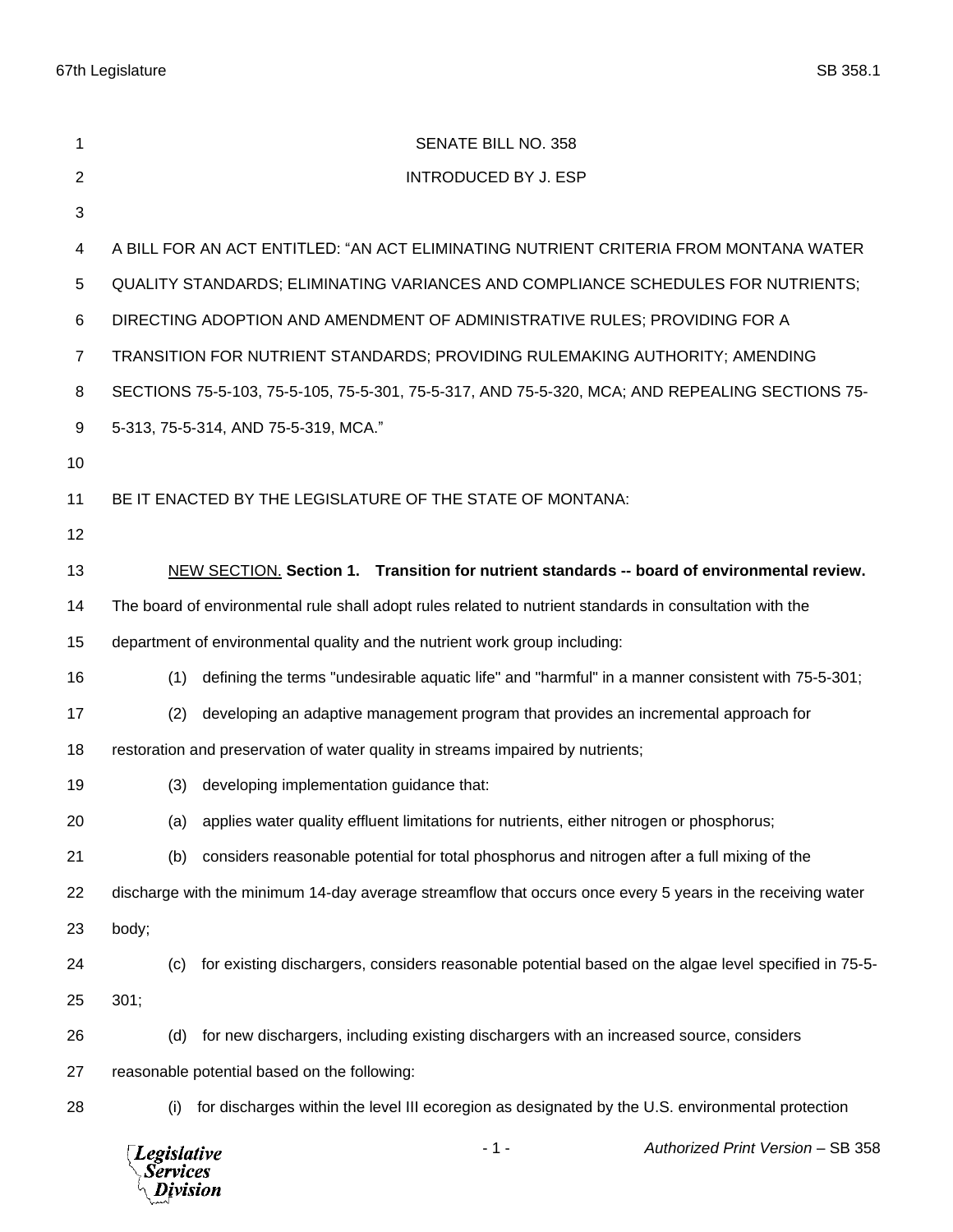| 1              | agency that includes the northern Rocky Mountains, Canadian Rocky Mountains, Idaho batholith, middle Rocky          |  |  |
|----------------|---------------------------------------------------------------------------------------------------------------------|--|--|
| $\overline{2}$ | Mountains, except for the level IV ecoregion of the Absaroka-Gallatin volcanic mountains:                           |  |  |
| 3              | (A)<br>total phosphorus concentrations of 0.03 milligrams per liter; and                                            |  |  |
| 4              | total nitrogen concentrations of 0.8 milligrams per liter;<br>(B)                                                   |  |  |
| 5              | (ii) for discharges within the level III ecoregion as designated by the U.S. environmental protection               |  |  |
| 6              | agency that includes the northwestern glaciated plains, northwestern great plains, and Wyoming basin,               |  |  |
| $\overline{7}$ | excluding the level IV ecoregions of the sweetgrass uplands, Milk River pothole uplands, Rocky Mountain front       |  |  |
| 8              | foothill potholes, foothill grasslands, river breaks, non-calcareous foothill grasslands, Shield-Smith River        |  |  |
| 9              | valleys, limy foothill grasslands, Pryor-Bighorn foothills, and unglaciated Montana high plains:                    |  |  |
| 10             | total phosphorous concentrations of 0.15 milligrams per liter; and<br>(A)                                           |  |  |
| 11             | (B) total nitrogen concentrations of 1.3 milligrams per liter;                                                      |  |  |
| 12             | (iii) for discharges within the level IV ecoregion as designated by the U.S. environmental protection               |  |  |
| 13             | agency of the Absaroka-Gallatin volcanic mountains:                                                                 |  |  |
| 14             | total phosphorous concentrations of 0.105 milligrams per liter; and<br>(A)                                          |  |  |
| 15             | total nitrogen concentrations of 0.80 milligrams per liter;<br>(B)                                                  |  |  |
| 16             | (iv) for discharges within the level IV ecoregions as designated by the U.S. environmental protection               |  |  |
| 17             | agency excluded from subsection $(3)(d)(ii)$ except for the river breaks for which no nutrient effluent limitations |  |  |
| 18             | apply:                                                                                                              |  |  |
| 19             | (A) total phosphorous concentrations of 0.80 milligrams per liter; and                                              |  |  |
| 20             | (B) total nitrogen concentrations of 0.80 milligrams per liter;                                                     |  |  |
| 21             | allows the department to develop reasonable potential guidelines based on concentrations or total<br>(e)            |  |  |
| 22             | phosphorous or total nitrogen greater than those provided in subsections (3)(c) and (3)(d) if:                      |  |  |
| 23             | data demonstrate that existing concentrations of total phosphorous or total nitrogen exceed the<br>(i)              |  |  |
| 24             | concentrations provided in subsection (3)(a) through (3)(d) and that the discharge will not create conditions that  |  |  |
| 25             | are toxic or harmful to human, animal, plant, or aquatic life;                                                      |  |  |
| 26             | (ii) data demonstrate that existing algae levels exceed a monthly average of 150 milligrams of                      |  |  |
| 27             | chlorophyll-a per square meter and that the discharge will not create conditions that are toxic or harmful to       |  |  |
| 28             | human, animal, plant, or aquatic life; or                                                                           |  |  |

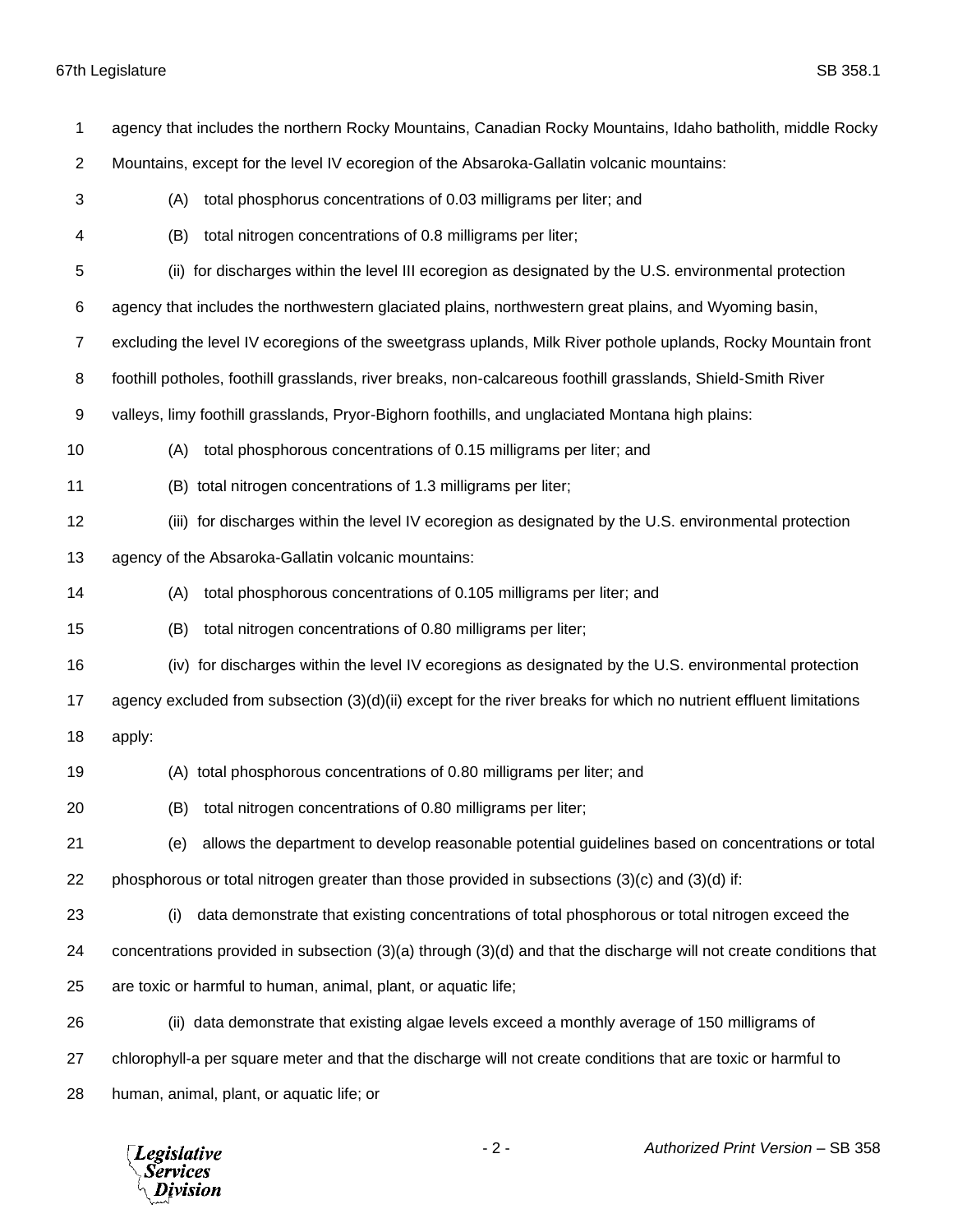| 1              | (iii) data demonstrate that the receiving waterbody can sustain algae levels greater than a monthly               |  |  |  |
|----------------|-------------------------------------------------------------------------------------------------------------------|--|--|--|
| 2              | average of 150 milligrams of chlorophyll-a per square meter without creating conditions that are toxic or harmful |  |  |  |
| 3              | to human, animal, plant, or aquatic life.                                                                         |  |  |  |
| 4              |                                                                                                                   |  |  |  |
| 5              | NEW SECTION. Section 2. Transition for nutrient standards -- department. Subject to board of                      |  |  |  |
| 6              | environmental rulemaking pursuant to [section 1], the department of environmental quality shall implement         |  |  |  |
| $\overline{7}$ | water quality standards in a manner consistent with [this act] and consistent with [section 1].                   |  |  |  |
| 8              |                                                                                                                   |  |  |  |
| 9              | NEW SECTION. Section 3. Board to amend rules. The board of environmental review shall amend                       |  |  |  |
| 10             | ARM 17.30.201, 17.30.507, 17.30.516, 17.30.602, 17.30.619, 17.30.622, 17.30.623, 17.30.624, 17.30.625,            |  |  |  |
| 11             | 17.30.626, 17.30.627, 17.30.628, 17.30.629, 17.30.635, 17.30.702, and 17.30.715 to delete all references to       |  |  |  |
| 12             | department circular DEQ-12A, department circular DEQ-12B, base numeric nutrient standards, and nutrient           |  |  |  |
| 13             | standards variances.                                                                                              |  |  |  |
| 14             |                                                                                                                   |  |  |  |
| 15             | NEW SECTION. Section 4. Department to amend rules. The department of environmental quality                        |  |  |  |
| 16             | shall amend ARM 17.30.602 and 17.30.660 to delete all references to department circular DEQ-12A,                  |  |  |  |
| 17             | department circular DEQ-12B, base numeric nutrient standards, and nutrient standards variances.                   |  |  |  |
| 18             |                                                                                                                   |  |  |  |
| 19             | Section 5. Section 75-5-103, MCA, is amended to read:                                                             |  |  |  |
| 20             | "75-5-103. (Temporary) Definitions. Unless the context requires otherwise, in this chapter, the                   |  |  |  |
| 21             | following definitions apply:                                                                                      |  |  |  |
| 22             | "Associated supporting infrastructure" means:<br>(1)                                                              |  |  |  |
| 23             | electric transmission and distribution facilities;<br>(a)                                                         |  |  |  |
| 24             | pipeline facilities;<br>(b)                                                                                       |  |  |  |
| 25             | aboveground ponds and reservoirs and underground storage reservoirs;<br>(c)                                       |  |  |  |
| 26             | rail transportation;<br>(d)                                                                                       |  |  |  |
| 27             | aqueducts and diversion dams;<br>(e)                                                                              |  |  |  |
| 28             | devices or equipment associated with the delivery of an energy form or product produced at an<br>(f)              |  |  |  |

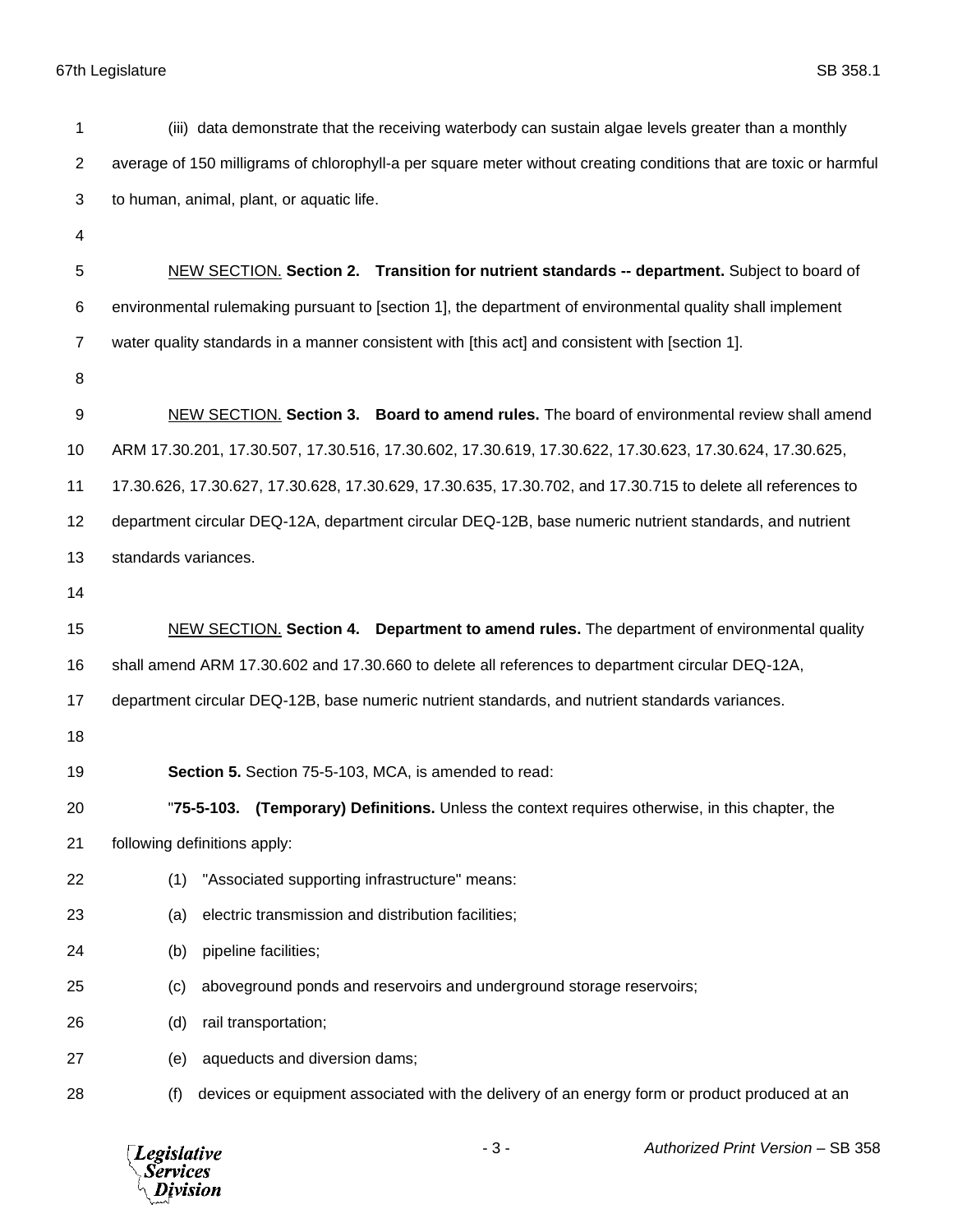energy development project; or (g) other supporting infrastructure, as defined by board rule, that is necessary for an energy development project. (2) (a) "Base numeric nutrient standards" means numeric water quality criteria for nutrients in surface water that are adopted to protect the designated uses of a surface water body. (b) The term does not include numeric water quality standards for nitrate, nitrate plus nitrite, or nitrite that are adopted to protect human health. 8 (3) (2) "Board" means the board of environmental review provided for in 2-15-3502. (4) (3) "Contamination" means impairment of the quality of state waters by sewage, industrial wastes, or other wastes, creating a hazard to human health. (5) (4) "Council" means the water pollution control advisory council provided for in 2-15-2107.  $(6)$  (5) (a) "Currently available data" means data that is readily available to the department at the time a decision is made, including information supporting its previous lists of water bodies that are threatened or impaired. (b) The term does not mean new data to be obtained as a result of department efforts.  $(7)$  (6) "Degradation" means a change in water quality that lowers the quality of high-quality waters for a parameter. The term does not include those changes in water quality determined to be nonsignificant pursuant to 75-5-301(5)(c). (8) (7) "Department" means the department of environmental quality provided for in 2-15-3501.  $(9)$  (8) "Disposal system" means a system for disposing of sewage, industrial, or other wastes and includes sewage systems and treatment works. 22 (10) (9) "Effluent standard" means a restriction or prohibition on quantities, rates, and concentrations of chemical, physical, biological, and other constituents that are discharged into state waters. 24 (11) (10) (a) "Energy development project" means each plant, unit, or other development and associated developments, including any associated supporting infrastructure, designed for or capable of: (i) generating electricity; (ii) producing gas derived from coal; (iii) producing liquid hydrocarbon products;

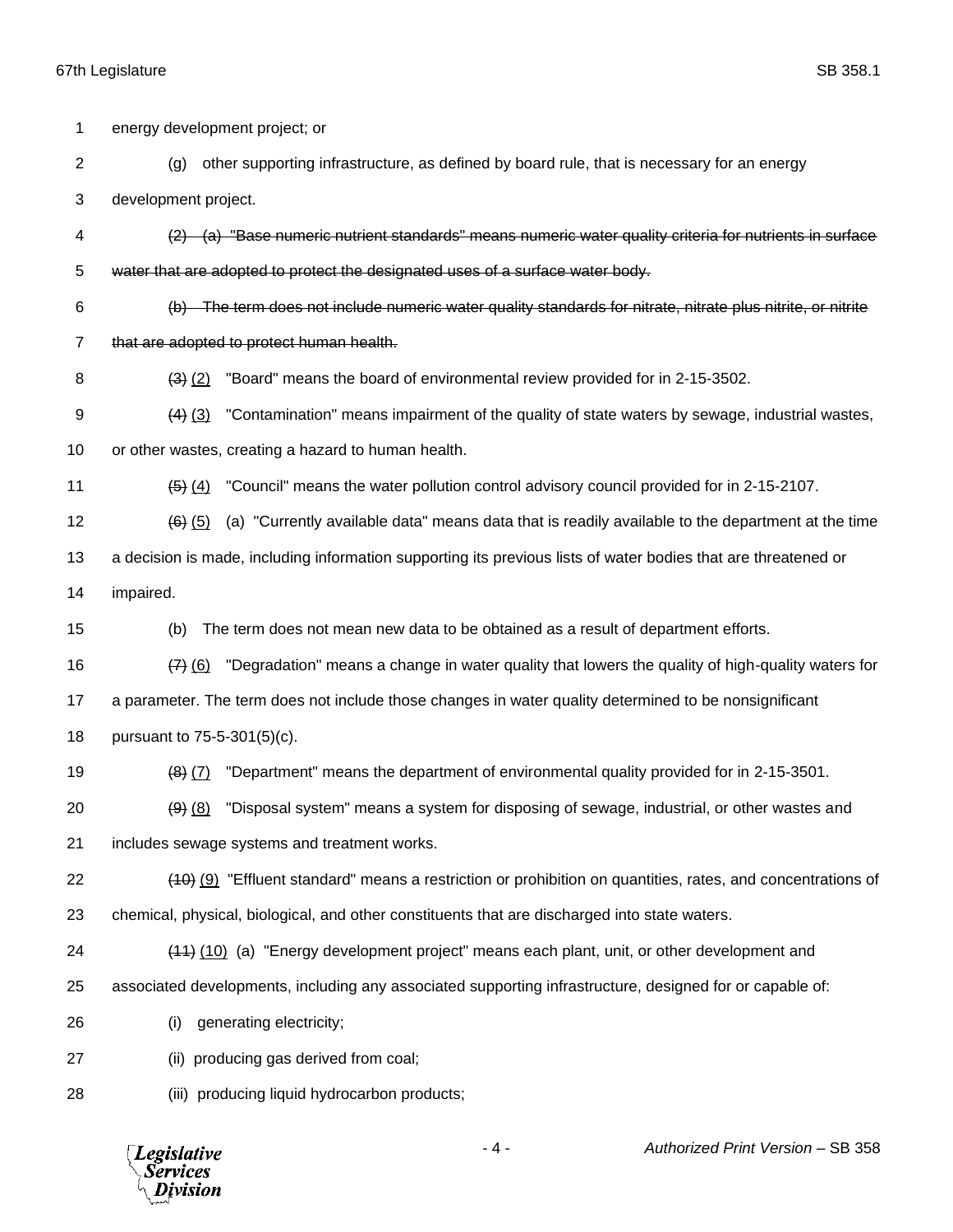| 1  | (iv) refining crude oil or natural gas;                                                                         |  |  |
|----|-----------------------------------------------------------------------------------------------------------------|--|--|
| 2  | producing alcohol to be blended for ethanol-blended gasoline and that are eligible for a tax<br>(v)             |  |  |
| 3  | incentive pursuant to Title 15, chapter 70, part 5;                                                             |  |  |
| 4  | (vi) producing biodiesel and that are eligible for a tax incentive for the production of biodiesel pursuant     |  |  |
| 5  | to 15-32-701; or                                                                                                |  |  |
| 6  | (vii) transmitting electricity through an electric transmission line with a design capacity of equal to or      |  |  |
| 7  | greater than 50 kilovolts.                                                                                      |  |  |
| 8  | The term does not include a nuclear facility as defined in 75-20-1202.<br>(b)                                   |  |  |
| 9  | (11) "Existing uses" means those uses actually attained in state waters on or after July 1, 1971,               |  |  |
| 10 | whether or not those uses are included in the water quality standards.                                          |  |  |
| 11 | (13) (12) "High-quality waters" means all state waters, except:                                                 |  |  |
| 12 | ground water classified as of January 1, 1995, within the "III" or "IV" classifications established by<br>(a)   |  |  |
| 13 | the board's classification rules; and                                                                           |  |  |
| 14 | surface waters that:<br>(b)                                                                                     |  |  |
| 15 | are not capable of supporting any one of the designated uses for their classification; or<br>(i)                |  |  |
| 16 | (ii) have zero flow or surface expression for more than 270 days during most years.                             |  |  |
| 17 | (13) "Impaired water body" means a water body or stream segment for which sufficient credible                   |  |  |
| 18 | data shows that the water body or stream segment is failing to achieve compliance with applicable water quality |  |  |
| 19 | standards.                                                                                                      |  |  |
| 20 | (14) "Industrial waste" means a waste substance from the process of business or industry or from                |  |  |
| 21 | the development of any natural resource, together with any sewage that may be present.                          |  |  |
| 22 | (46) (15) "Interested person" means a person who has a real property interest, a water right, or an             |  |  |
| 23 | economic interest that is or may be directly and adversely affected by the department's preliminary decision    |  |  |
| 24 | regarding degradation of state waters, pursuant to 75-5-303. The term includes a person who has requested       |  |  |
| 25 | authorization to degrade high-quality waters.                                                                   |  |  |
| 26 | (16) "Load allocation" means the portion of a receiving water's loading capacity that is allocated to           |  |  |
| 27 | one of its existing or future nonpoint sources or to natural background sources.                                |  |  |
| 28 | (17) "Loading capacity" means the mass of a pollutant that a water body can assimilate without a                |  |  |
|    |                                                                                                                 |  |  |

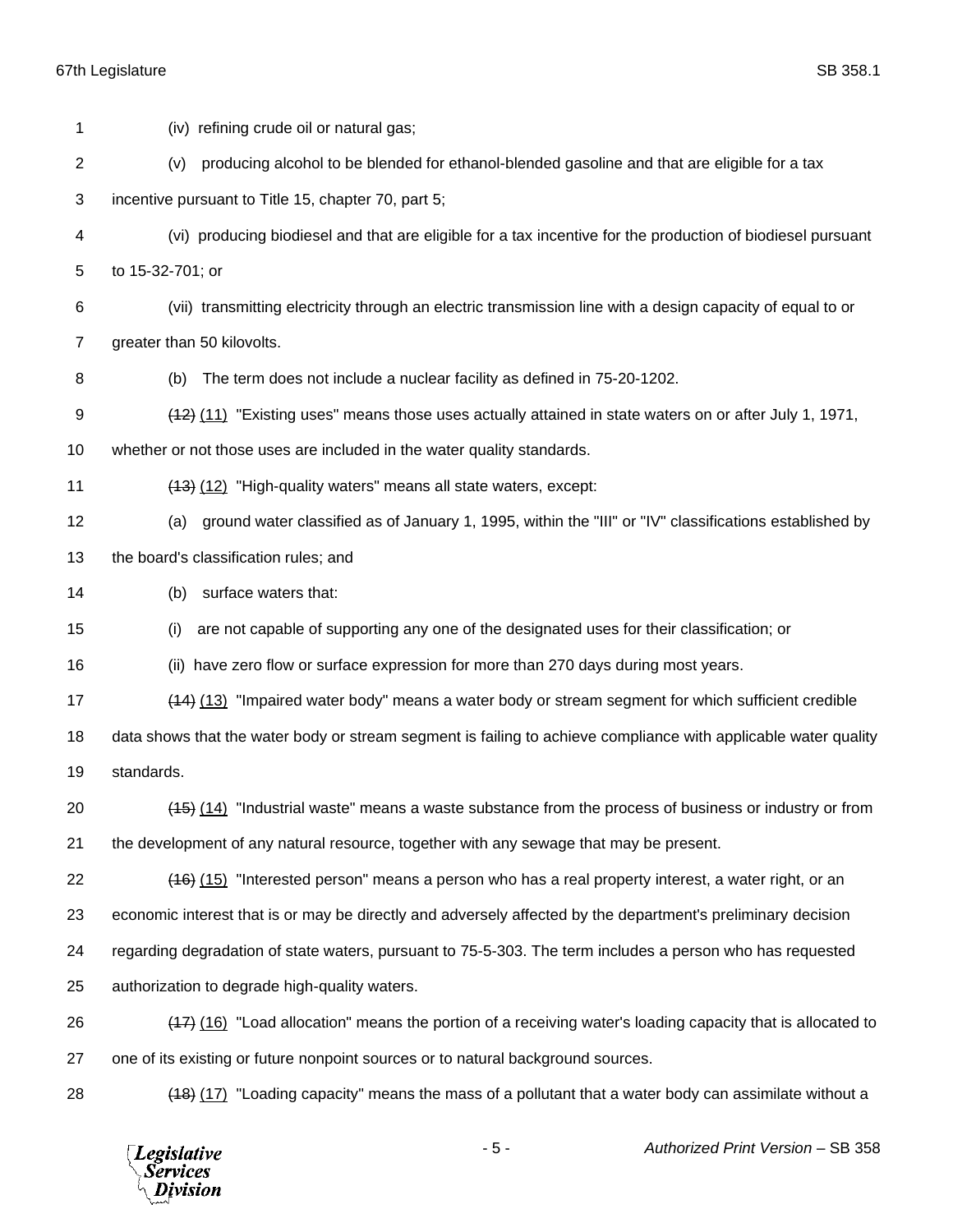violation of water quality standards. For pollutants that cannot be measured in terms of mass, it means the maximum change that can occur from the best practicable condition in a surface water without causing a violation of the surface water quality standards. (19) (18) "Local department of health" means the staff, including health officers, employed by a county, city, city-county, or district board of health. (20) (19) "Metal parameters" includes but is not limited to aluminum, antimony, arsenic, beryllium, barium, cadmium, chromium, copper, fluoride, iron, lead, manganese, mercury, nickel, selenium, silver, thallium, and zinc. (21) (20) "Mixing zone" means an area established in a permit or final decision on nondegradation issued by the department where water quality standards may be exceeded, subject to conditions that are imposed by the department and that are consistent with the rules adopted by the board. (22) "Nutrient standards variance" means numeric water quality criteria for nutrients based on a determination that base numeric nutrient standards cannot be achieved because of economic impacts or

because of the limits of technology. The term includes individual, general, and alternative nutrient standards

variances in accordance with75-5-313.

(23) (21) "Nutrient work group" means an advisory work group, convened by the department,

representing publicly owned and privately owned point sources of pollution, nonpoint sources of pollution, and

18 other interested parties that will advise the department on the base numeric nutrient standards, the

19 development of nutrient standards variances, and the implementation of those standards, and variances

together with associated economic impacts.

 (24) (22) "Other wastes" means garbage, municipal refuse, decayed wood, sawdust, shavings, bark, lime, sand, ashes, offal, night soil, oil, grease, tar, heat, chemicals, dead animals, sediment, wrecked or discarded equipment, radioactive materials, solid waste, and all other substances that may pollute state waters.

(25) (23) "Outstanding resource waters" means:

 (a) state surface waters located wholly within the boundaries of areas designated as national parks or national wilderness areas as of October 1, 1995; or

 (b) other surface waters or ground waters classified by the board under the provisions of 75-5-316 and approved by the legislature.

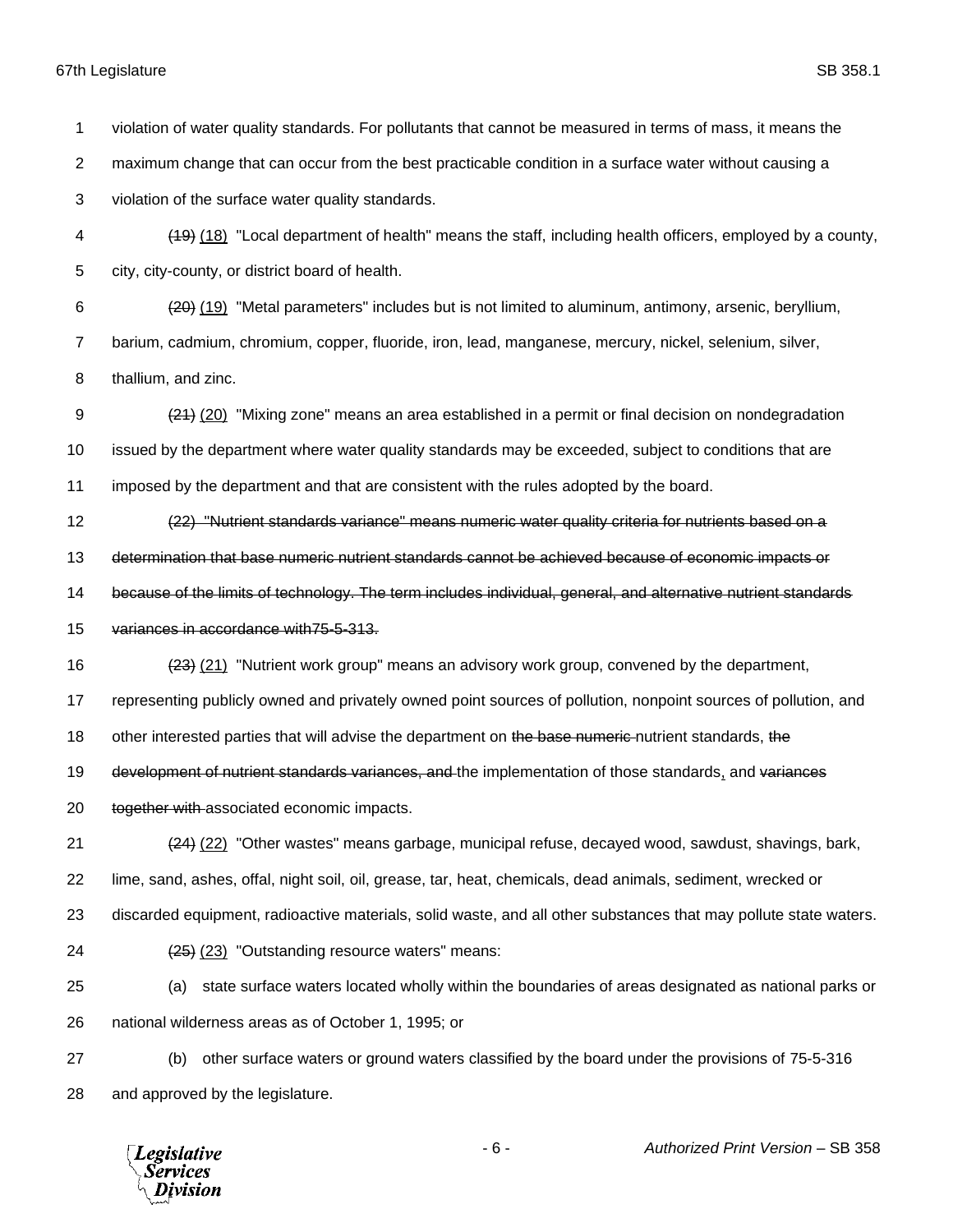point source. 3 (27) (25) "Parameter" means a physical, biological, or chemical property of state water when a value of that property affects the quality of the state water. (28) (26) "Person" means the state, a political subdivision of the state, institution, firm, corporation, partnership, individual, or other entity and includes persons resident in Canada. (29) (27) "Point source" means a discernible, confined, and discrete conveyance, including but not limited to any pipe, ditch, channel, tunnel, conduit, well, discrete fissure, container, rolling stock, or vessel or other floating craft, from which pollutants are or may be discharged. (30) (28) (a) "Pollution" means: (i) contamination or other alteration of the physical, chemical, or biological properties of state waters that exceeds that permitted by Montana water quality standards, including but not limited to standards relating to change in temperature, taste, color, turbidity, or odor; or (ii) the discharge, seepage, drainage, infiltration, or flow of liquid, gaseous, solid, radioactive, or other substance into state water that will or is likely to create a nuisance or render the waters harmful, detrimental, or injurious to public health, recreation, safety, or welfare, to livestock, or to wild animals, birds, fish, or other wildlife. (b) The term does not include: (i) a discharge, seepage, drainage, infiltration, or flow that is authorized under the pollution discharge permit rules adopted by the board under this chapter; (ii) activities conducted under this chapter that comply with the conditions imposed by the department in short-term authorizations pursuant to 75-5-308; (iii) contamination of ground water within the boundaries of an underground mine using in situ coal gasification and operating in accordance with a permit issued under 82-4-221. 25 (c) Contamination referred to in subsection  $(30)(b)(iii)-(28)(b)(iii)$  does not require a mixing zone. (31) (29) "Sewage" means water-carried waste products from residences, public buildings, institutions, or other buildings, including discharge from human beings or animals, together with ground water infiltration and surface water present.- 7 - *Authorized Print Version* – SB 358 **Legislative** Services ivision

1  $(26)$  (24) "Owner or operator" means a person who owns, leases, operates, controls, or supervises a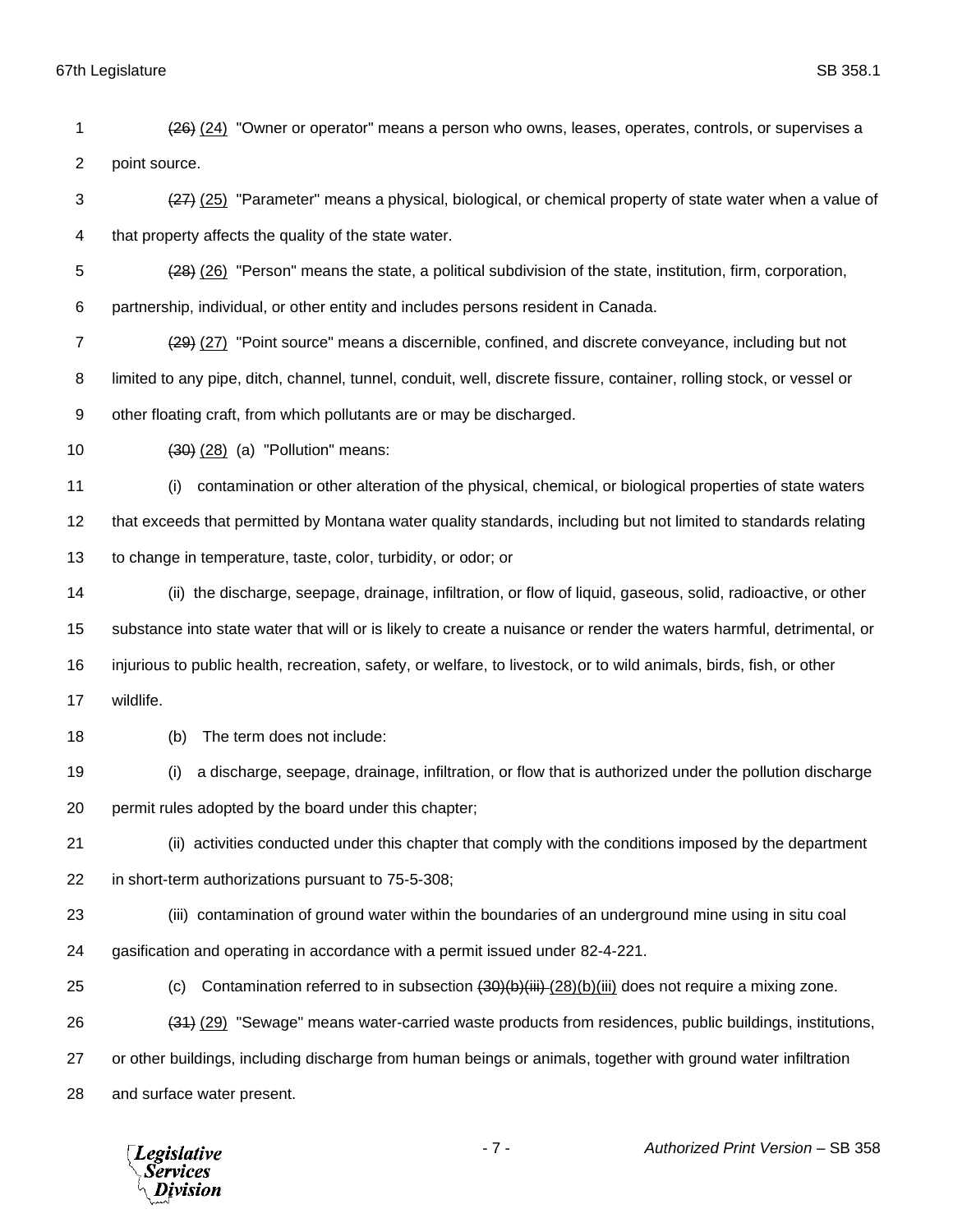1 (32) (30) "Sewage system" means a device for collecting or conducting sewage, industrial wastes, or other wastes to an ultimate disposal point. (33) (31) "Standard of performance" means a standard adopted by the board for the control of the discharge of pollutants that reflects the greatest degree of effluent reduction achievable through application of the best available demonstrated control technology, processes, operating methods, or other alternatives, including, when practicable, a standard permitting no discharge of pollutants. (34) (32) (a) "State waters" means a body of water, irrigation system, or drainage system, either surface or underground. (b) The term does not apply to: (i) ponds or lagoons used solely for treating, transporting, or impounding pollutants; or (ii) irrigation waters or land application disposal waters when the waters are used up within the irrigation or land application disposal system and the waters are not returned to state waters. (35) (33) "Sufficient credible data" means chemical, physical, or biological monitoring data, alone or in combination with narrative information, that supports a finding as to whether a water body is achieving compliance with applicable water quality standards. (36) (34) "Threatened water body" means a water body or stream segment for which sufficient credible data and calculated increases in loads show that the water body or stream segment is fully supporting its designated uses but threatened for a particular designated use because of: (a) proposed sources that are not subject to pollution prevention or control actions required by a discharge permit, the nondegradation provisions, or reasonable land, soil, and water conservation practices; or (b) documented adverse pollution trends. 22 (37) (35) "Total maximum daily load" or "TMDL" means the sum of the individual waste load allocations for point sources and load allocations for both nonpoint sources and natural background sources established at a level necessary to achieve compliance with applicable surface water quality standards. (38) (36) "Treatment works" means works, including sewage lagoons, installed for treating or holding sewage, industrial wastes, or other wastes. 27 (39) (37) "Waste load allocation" means the portion of a receiving water's loading capacity that is allocated to one of its existing or future point sources.

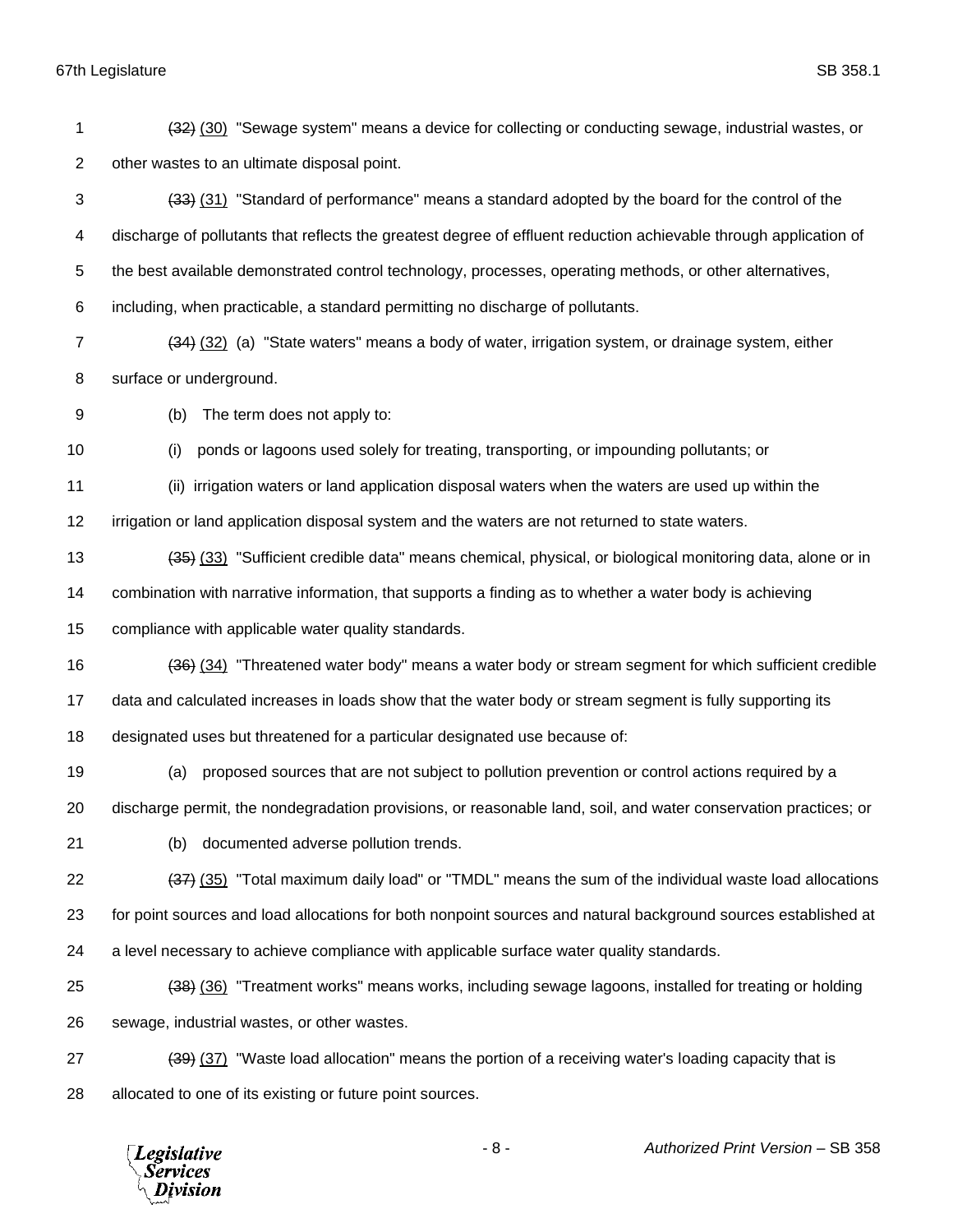| 1              | (40) (38) "Water quality protection practices" means those activities, prohibitions, maintenance                     |  |  |  |
|----------------|----------------------------------------------------------------------------------------------------------------------|--|--|--|
| $\overline{2}$ | procedures, or other management practices applied to point and nonpoint sources designed to protect,                 |  |  |  |
| 3              | maintain, and improve the quality of state waters. Water quality protection practices include but are not limited    |  |  |  |
| 4              | to treatment requirements, standards of performance, effluent standards, and operating procedures and                |  |  |  |
| 5              | practices to control site runoff, spillage or leaks, sludge or water disposal, or drainage from material storage.    |  |  |  |
| 6              | (44) (39) "Water well" means an excavation that is drilled, cored, bored, washed, driven, dug, jetted, or            |  |  |  |
| $\overline{7}$ | otherwise constructed and intended for the location, diversion, artificial recharge, or acquisition of ground water. |  |  |  |
| 8              | (42) (40) "Watershed advisory group" means a group of individuals who wish to participate in an                      |  |  |  |
| 9              | advisory capacity in revising and reprioritizing the list of water bodies developed under 75-5-702 and in the        |  |  |  |
| 10             | development of TMDLs under 75-5-703, including those groups or individuals requested by the department to            |  |  |  |
| 11             | participate in an advisory capacity as provided in 75-5-704.                                                         |  |  |  |
| 12             | 75-5-103. (Effective on occurrence of contingency) Definitions. Unless the context requires                          |  |  |  |
| 13             | otherwise, in this chapter, the following definitions apply:                                                         |  |  |  |
| 14             | (1)<br>"Associated supporting infrastructure" means:                                                                 |  |  |  |
| 15             | electric transmission and distribution facilities;<br>(a)                                                            |  |  |  |
| 16             | pipeline facilities;<br>(b)                                                                                          |  |  |  |
| 17             | aboveground ponds and reservoirs and underground storage reservoirs;<br>(c)                                          |  |  |  |
| 18             | rail transportation;<br>(d)                                                                                          |  |  |  |
| 19             | aqueducts and diversion dams;<br>(e)                                                                                 |  |  |  |
| 20             | (f) devices or equipment associated with the delivery of an energy form or product produced at an                    |  |  |  |
| 21             | energy development project; or                                                                                       |  |  |  |
| 22             | other supporting infrastructure, as defined by board rule, that is necessary for an energy<br>(g)                    |  |  |  |
| 23             | development project.                                                                                                 |  |  |  |
| 24             | (2) (a) "Base numeric nutrient standards" means numeric water quality criteria for nutrients in surface              |  |  |  |
| 25             | water that are adopted to protect the designated uses of a surface water body.                                       |  |  |  |
| 26             | (b) The term does not include numeric water quality standards for nitrate, nitrate plus nitrite, or nitrite          |  |  |  |
| 27             | that are adopted to protect human health.                                                                            |  |  |  |
| 28             | "Board" means the board of environmental review provided for in 2-15-3502.<br>$(3)$ (2)                              |  |  |  |

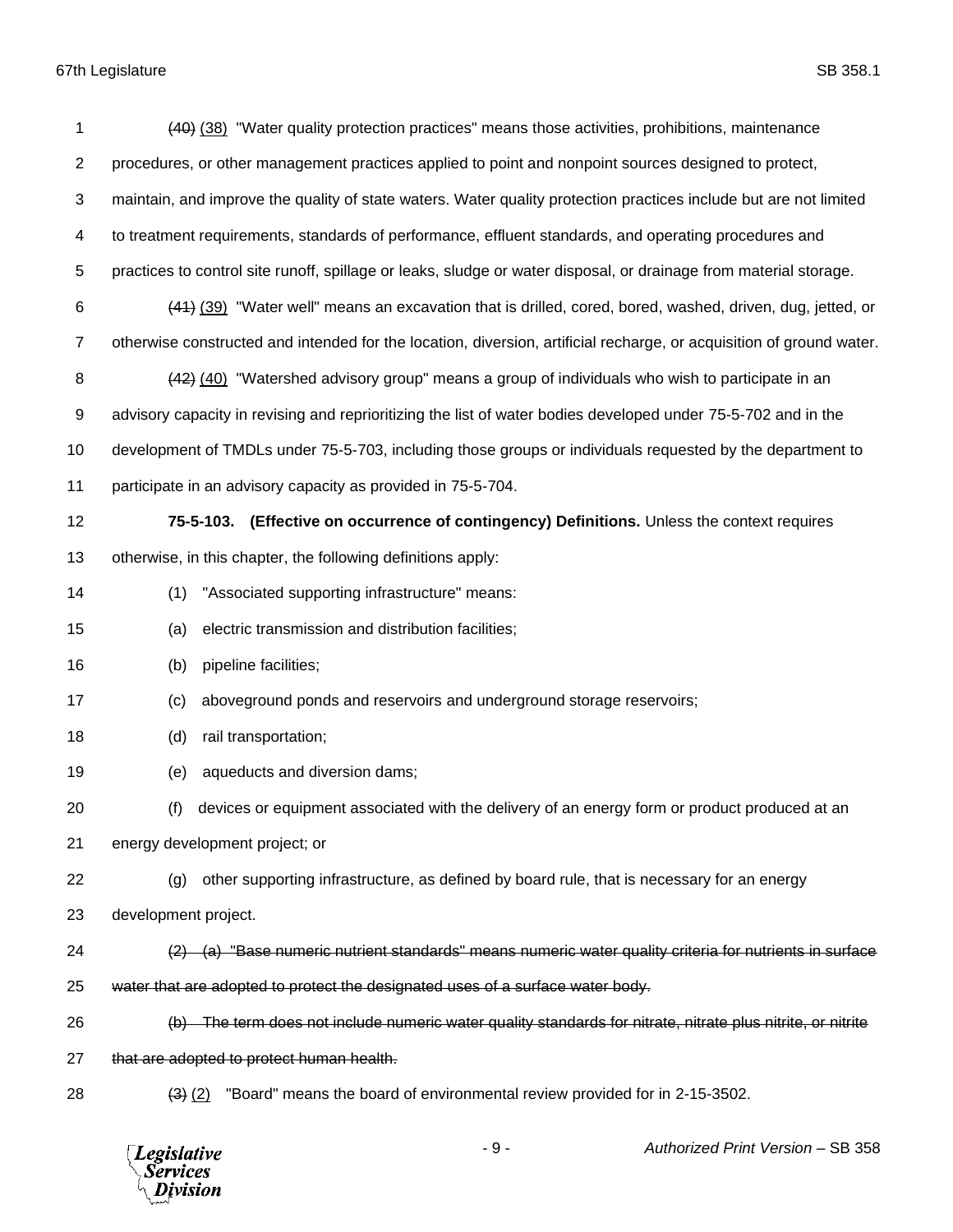*Legislative*<br>Services<br>*Division* 

| 1              | "Contamination" means impairment of the quality of state waters by sewage, industrial wastes,<br>$(4)$ (3)       |  |  |  |
|----------------|------------------------------------------------------------------------------------------------------------------|--|--|--|
| $\overline{c}$ | or other wastes, creating a hazard to human health.                                                              |  |  |  |
| $\sqrt{3}$     | "Council" means the water pollution control advisory council provided for in 2-15-2107.<br>$(5)$ $(4)$           |  |  |  |
| 4              | (a) "Currently available data" means data that is readily available to the department at the time<br>$(6)$ $(5)$ |  |  |  |
| $\,$ 5 $\,$    | a decision is made, including information supporting its previous lists of water bodies that are threatened or   |  |  |  |
| $\,6$          | impaired.                                                                                                        |  |  |  |
| $\overline{7}$ | The term does not mean new data to be obtained as a result of department efforts.<br>(b)                         |  |  |  |
| 8              | "Degradation" means a change in water quality that lowers the quality of high-quality waters for<br>(7)(6)       |  |  |  |
| 9              | a parameter. The term does not include those changes in water quality determined to be nonsignificant            |  |  |  |
| 10             | pursuant to 75-5-301(5)(c).                                                                                      |  |  |  |
| 11             | "Department" means the department of environmental quality provided for in 2-15-3501.<br>(8) (7)                 |  |  |  |
| 12             | "Disposal system" means a system for disposing of sewage, industrial, or other wastes and<br>$(9)$ $(8)$         |  |  |  |
| 13             | includes sewage systems and treatment works.                                                                     |  |  |  |
| 14             | (40) (9) "Effluent standard" means a restriction or prohibition on quantities, rates, and concentrations of      |  |  |  |
| 15             | chemical, physical, biological, and other constituents that are discharged into state waters.                    |  |  |  |
| 16             | (44) (10) (a) "Energy development project" means each plant, unit, or other development and                      |  |  |  |
| 17             | associated developments, including any associated supporting infrastructure, designed for or capable of:         |  |  |  |
| 18             | generating electricity;<br>(i)                                                                                   |  |  |  |
| 19             | (ii) producing gas derived from coal;                                                                            |  |  |  |
| 20             | (iii) producing liquid hydrocarbon products;                                                                     |  |  |  |
| 21             | (iv) refining crude oil or natural gas;                                                                          |  |  |  |
| 22             | producing alcohol to be blended for ethanol-blended gasoline and that are eligible for a tax<br>(v)              |  |  |  |
| 23             | incentive pursuant to Title 15, chapter 70, part 5;                                                              |  |  |  |
| 24             | (vi) producing biodiesel and that are eligible for a tax incentive for the production of biodiesel pursuant      |  |  |  |
| 25             | to 15-32-701; or                                                                                                 |  |  |  |
| 26             | (vii) transmitting electricity through an electric transmission line with a design capacity of equal to or       |  |  |  |
| 27             | greater than 50 kilovolts.                                                                                       |  |  |  |
| 28             | The term does not include a nuclear facility as defined in 75-20-1202.<br>(b)                                    |  |  |  |
|                |                                                                                                                  |  |  |  |

- 10 - *Authorized Print Version* – SB 358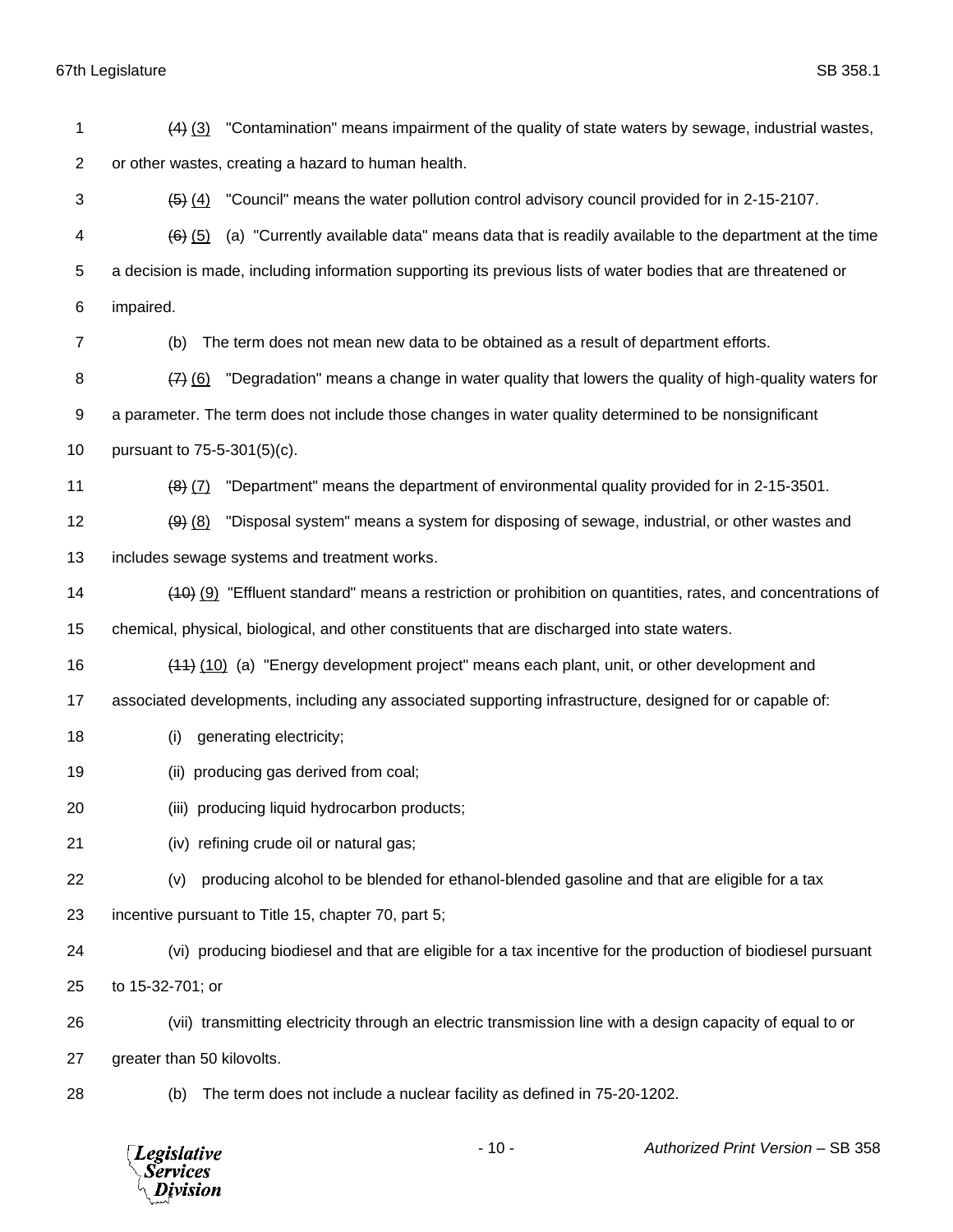| 1                | (11) "Existing uses" means those uses actually attained in state waters on or after July 1, 1971,               |  |  |  |
|------------------|-----------------------------------------------------------------------------------------------------------------|--|--|--|
| 2                | whether or not those uses are included in the water quality standards.                                          |  |  |  |
| 3                | (13) (12) "High-quality waters" means all state waters, except:                                                 |  |  |  |
| 4                | ground water classified as of January 1, 1995, within the "III" or "IV" classifications established by<br>(a)   |  |  |  |
| 5                | the board's classification rules; and                                                                           |  |  |  |
| 6                | surface waters that:<br>(b)                                                                                     |  |  |  |
| 7                | are not capable of supporting any one of the designated uses for their classification; or<br>(i)                |  |  |  |
| 8                | (ii) have zero flow or surface expression for more than 270 days during most years.                             |  |  |  |
| $\boldsymbol{9}$ | (14) (13) "Impaired water body" means a water body or stream segment for which sufficient credible              |  |  |  |
| 10               | data shows that the water body or stream segment is failing to achieve compliance with applicable water quality |  |  |  |
| 11               | standards.                                                                                                      |  |  |  |
| 12               | (14) "Industrial waste" means a waste substance from the process of business or industry or from                |  |  |  |
| 13               | the development of any natural resource, together with any sewage that may be present.                          |  |  |  |
| 14               | (15) "Interested person" means a person who has a real property interest, a water right, or an                  |  |  |  |
| 15               | economic interest that is or may be directly and adversely affected by the department's preliminary decision    |  |  |  |
| 16               | regarding degradation of state waters, pursuant to 75-5-303. The term includes a person who has requested       |  |  |  |
| 17               | authorization to degrade high-quality waters.                                                                   |  |  |  |
| 18               | (47) (16) "Load allocation" means the portion of a receiving water's loading capacity that is allocated to      |  |  |  |
| 19               | one of its existing or future nonpoint sources or to natural background sources.                                |  |  |  |
| 20               | (17) "Loading capacity" means the mass of a pollutant that a water body can assimilate without a                |  |  |  |
| 21               | violation of water quality standards. For pollutants that cannot be measured in terms of mass, it means the     |  |  |  |
| 22               | maximum change that can occur from the best practicable condition in a surface water without causing a          |  |  |  |
| 23               | violation of the surface water quality standards.                                                               |  |  |  |
| 24               | (18) "Local department of health" means the staff, including health officers, employed by a county,             |  |  |  |
| 25               | city, city-county, or district board of health.                                                                 |  |  |  |
| 26               | (20) (19) "Metal parameters" includes but is not limited to aluminum, antimony, arsenic, beryllium,             |  |  |  |
| 27               | barium, cadmium, chromium, copper, fluoride, iron, lead, manganese, mercury, nickel, selenium, silver,          |  |  |  |
| 28               | thallium, and zinc.                                                                                             |  |  |  |
|                  |                                                                                                                 |  |  |  |

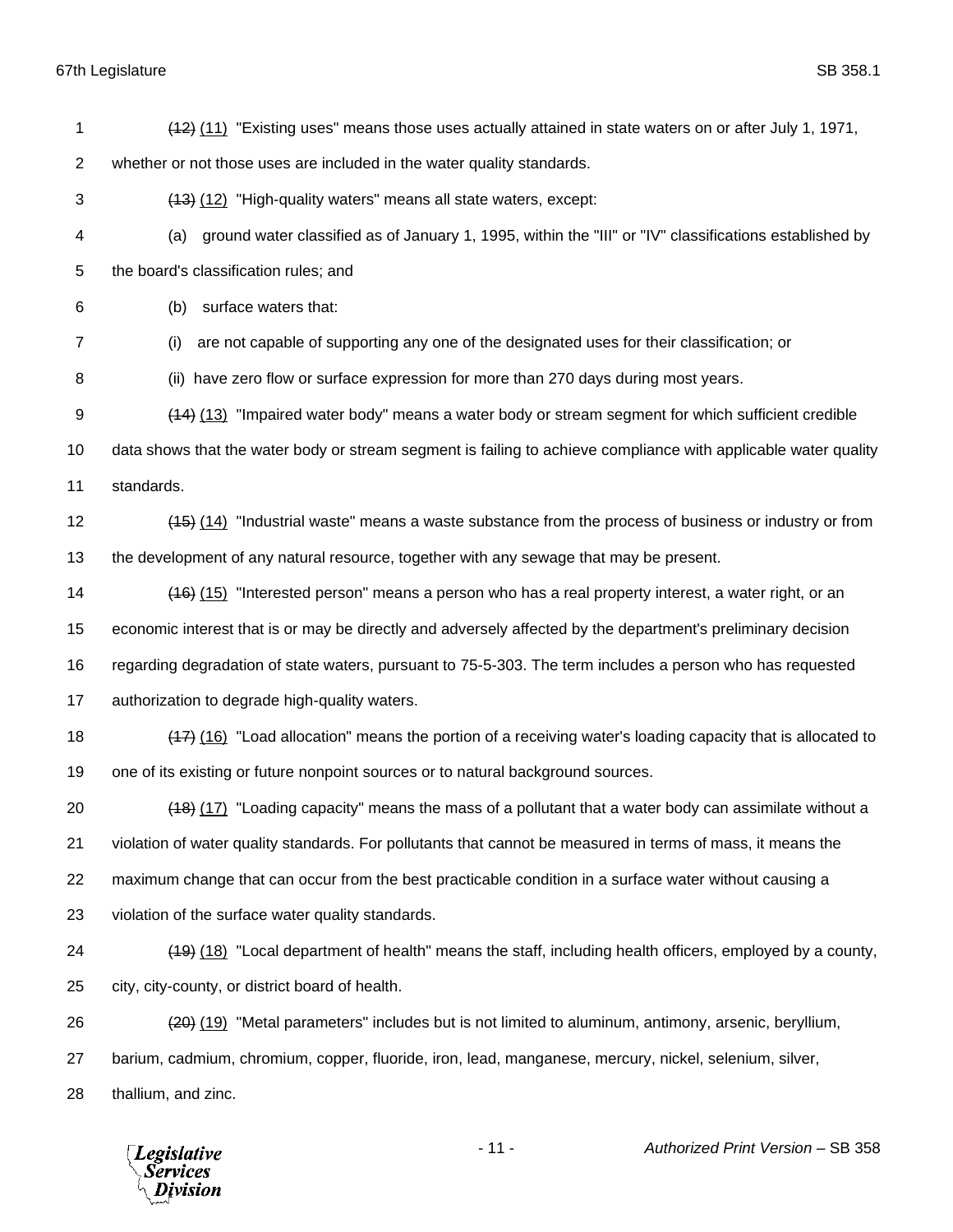| issued by the department where water quality standards may be exceeded, subject to conditions that are<br>2<br>imposed by the department and that are consistent with the rules adopted by the board.<br>3<br>(22) "Nutrient standards variance" means numeric water quality criteria for nutrients based on a<br>4<br>5<br>determination that base numeric nutrient standards cannot be achieved because of economic impacts or<br>because of the limits of technology. The term includes individual, general, and alternative nutrient standards<br>6<br>7<br>variances in accordance with 75-5-313.<br>8<br>(23) (21) "Nutrient work group" means an advisory work group, convened by the department,<br>9<br>other interested parties that will advise the department on the base numeric nutrient standards, the<br>10<br>development of nutrient standards variances, and the implementation of those standards, and variances<br>11<br>12<br>together with associated economic impacts.<br>13<br>(22) "Other wastes" means garbage, municipal refuse, decayed wood, sawdust, shavings, bark,<br>lime, sand, ashes, offal, night soil, oil, grease, tar, heat, chemicals, dead animals, sediment, wrecked or<br>14<br>15<br>(25) (23) "Outstanding resource waters" means:<br>16<br>17<br>(a)<br>18<br>national wilderness areas as of October 1, 1995; or<br>19<br>other surface waters or ground waters classified by the board under the provisions of 75-5-316<br>(b)<br>20<br>and approved by the legislature.<br>21<br>(24) "Owner or operator" means a person who owns, leases, operates, controls, or supervises a<br>point source.<br>22<br>23<br>24<br>that property affects the quality of the state water.<br>(28) (26) "Person" means the state, a political subdivision of the state, institution, firm, corporation,<br>25 | 1  | (24) (20) "Mixing zone" means an area established in a permit or final decision on nondegradation                |  |  |
|-------------------------------------------------------------------------------------------------------------------------------------------------------------------------------------------------------------------------------------------------------------------------------------------------------------------------------------------------------------------------------------------------------------------------------------------------------------------------------------------------------------------------------------------------------------------------------------------------------------------------------------------------------------------------------------------------------------------------------------------------------------------------------------------------------------------------------------------------------------------------------------------------------------------------------------------------------------------------------------------------------------------------------------------------------------------------------------------------------------------------------------------------------------------------------------------------------------------------------------------------------------------------------------------------------------------------------------------------------------------------------------------------------------------------------------------------------------------------------------------------------------------------------------------------------------------------------------------------------------------------------------------------------------------------------------------------------------------------------------------------------------------------------------------------------------------------------------------------|----|------------------------------------------------------------------------------------------------------------------|--|--|
|                                                                                                                                                                                                                                                                                                                                                                                                                                                                                                                                                                                                                                                                                                                                                                                                                                                                                                                                                                                                                                                                                                                                                                                                                                                                                                                                                                                                                                                                                                                                                                                                                                                                                                                                                                                                                                                 |    |                                                                                                                  |  |  |
|                                                                                                                                                                                                                                                                                                                                                                                                                                                                                                                                                                                                                                                                                                                                                                                                                                                                                                                                                                                                                                                                                                                                                                                                                                                                                                                                                                                                                                                                                                                                                                                                                                                                                                                                                                                                                                                 |    |                                                                                                                  |  |  |
|                                                                                                                                                                                                                                                                                                                                                                                                                                                                                                                                                                                                                                                                                                                                                                                                                                                                                                                                                                                                                                                                                                                                                                                                                                                                                                                                                                                                                                                                                                                                                                                                                                                                                                                                                                                                                                                 |    |                                                                                                                  |  |  |
|                                                                                                                                                                                                                                                                                                                                                                                                                                                                                                                                                                                                                                                                                                                                                                                                                                                                                                                                                                                                                                                                                                                                                                                                                                                                                                                                                                                                                                                                                                                                                                                                                                                                                                                                                                                                                                                 |    |                                                                                                                  |  |  |
|                                                                                                                                                                                                                                                                                                                                                                                                                                                                                                                                                                                                                                                                                                                                                                                                                                                                                                                                                                                                                                                                                                                                                                                                                                                                                                                                                                                                                                                                                                                                                                                                                                                                                                                                                                                                                                                 |    |                                                                                                                  |  |  |
|                                                                                                                                                                                                                                                                                                                                                                                                                                                                                                                                                                                                                                                                                                                                                                                                                                                                                                                                                                                                                                                                                                                                                                                                                                                                                                                                                                                                                                                                                                                                                                                                                                                                                                                                                                                                                                                 |    |                                                                                                                  |  |  |
|                                                                                                                                                                                                                                                                                                                                                                                                                                                                                                                                                                                                                                                                                                                                                                                                                                                                                                                                                                                                                                                                                                                                                                                                                                                                                                                                                                                                                                                                                                                                                                                                                                                                                                                                                                                                                                                 |    |                                                                                                                  |  |  |
|                                                                                                                                                                                                                                                                                                                                                                                                                                                                                                                                                                                                                                                                                                                                                                                                                                                                                                                                                                                                                                                                                                                                                                                                                                                                                                                                                                                                                                                                                                                                                                                                                                                                                                                                                                                                                                                 |    | representing publicly owned and privately owned point sources of pollution, nonpoint sources of pollution, and   |  |  |
|                                                                                                                                                                                                                                                                                                                                                                                                                                                                                                                                                                                                                                                                                                                                                                                                                                                                                                                                                                                                                                                                                                                                                                                                                                                                                                                                                                                                                                                                                                                                                                                                                                                                                                                                                                                                                                                 |    |                                                                                                                  |  |  |
|                                                                                                                                                                                                                                                                                                                                                                                                                                                                                                                                                                                                                                                                                                                                                                                                                                                                                                                                                                                                                                                                                                                                                                                                                                                                                                                                                                                                                                                                                                                                                                                                                                                                                                                                                                                                                                                 |    |                                                                                                                  |  |  |
|                                                                                                                                                                                                                                                                                                                                                                                                                                                                                                                                                                                                                                                                                                                                                                                                                                                                                                                                                                                                                                                                                                                                                                                                                                                                                                                                                                                                                                                                                                                                                                                                                                                                                                                                                                                                                                                 |    |                                                                                                                  |  |  |
|                                                                                                                                                                                                                                                                                                                                                                                                                                                                                                                                                                                                                                                                                                                                                                                                                                                                                                                                                                                                                                                                                                                                                                                                                                                                                                                                                                                                                                                                                                                                                                                                                                                                                                                                                                                                                                                 |    |                                                                                                                  |  |  |
|                                                                                                                                                                                                                                                                                                                                                                                                                                                                                                                                                                                                                                                                                                                                                                                                                                                                                                                                                                                                                                                                                                                                                                                                                                                                                                                                                                                                                                                                                                                                                                                                                                                                                                                                                                                                                                                 |    |                                                                                                                  |  |  |
|                                                                                                                                                                                                                                                                                                                                                                                                                                                                                                                                                                                                                                                                                                                                                                                                                                                                                                                                                                                                                                                                                                                                                                                                                                                                                                                                                                                                                                                                                                                                                                                                                                                                                                                                                                                                                                                 |    | discarded equipment, radioactive materials, solid waste, and all other substances that may pollute state waters. |  |  |
|                                                                                                                                                                                                                                                                                                                                                                                                                                                                                                                                                                                                                                                                                                                                                                                                                                                                                                                                                                                                                                                                                                                                                                                                                                                                                                                                                                                                                                                                                                                                                                                                                                                                                                                                                                                                                                                 |    |                                                                                                                  |  |  |
|                                                                                                                                                                                                                                                                                                                                                                                                                                                                                                                                                                                                                                                                                                                                                                                                                                                                                                                                                                                                                                                                                                                                                                                                                                                                                                                                                                                                                                                                                                                                                                                                                                                                                                                                                                                                                                                 |    | state surface waters located wholly within the boundaries of areas designated as national parks or               |  |  |
|                                                                                                                                                                                                                                                                                                                                                                                                                                                                                                                                                                                                                                                                                                                                                                                                                                                                                                                                                                                                                                                                                                                                                                                                                                                                                                                                                                                                                                                                                                                                                                                                                                                                                                                                                                                                                                                 |    |                                                                                                                  |  |  |
|                                                                                                                                                                                                                                                                                                                                                                                                                                                                                                                                                                                                                                                                                                                                                                                                                                                                                                                                                                                                                                                                                                                                                                                                                                                                                                                                                                                                                                                                                                                                                                                                                                                                                                                                                                                                                                                 |    |                                                                                                                  |  |  |
|                                                                                                                                                                                                                                                                                                                                                                                                                                                                                                                                                                                                                                                                                                                                                                                                                                                                                                                                                                                                                                                                                                                                                                                                                                                                                                                                                                                                                                                                                                                                                                                                                                                                                                                                                                                                                                                 |    |                                                                                                                  |  |  |
|                                                                                                                                                                                                                                                                                                                                                                                                                                                                                                                                                                                                                                                                                                                                                                                                                                                                                                                                                                                                                                                                                                                                                                                                                                                                                                                                                                                                                                                                                                                                                                                                                                                                                                                                                                                                                                                 |    |                                                                                                                  |  |  |
|                                                                                                                                                                                                                                                                                                                                                                                                                                                                                                                                                                                                                                                                                                                                                                                                                                                                                                                                                                                                                                                                                                                                                                                                                                                                                                                                                                                                                                                                                                                                                                                                                                                                                                                                                                                                                                                 |    |                                                                                                                  |  |  |
|                                                                                                                                                                                                                                                                                                                                                                                                                                                                                                                                                                                                                                                                                                                                                                                                                                                                                                                                                                                                                                                                                                                                                                                                                                                                                                                                                                                                                                                                                                                                                                                                                                                                                                                                                                                                                                                 |    | (27) (25) "Parameter" means a physical, biological, or chemical property of state water when a value of          |  |  |
|                                                                                                                                                                                                                                                                                                                                                                                                                                                                                                                                                                                                                                                                                                                                                                                                                                                                                                                                                                                                                                                                                                                                                                                                                                                                                                                                                                                                                                                                                                                                                                                                                                                                                                                                                                                                                                                 |    |                                                                                                                  |  |  |
|                                                                                                                                                                                                                                                                                                                                                                                                                                                                                                                                                                                                                                                                                                                                                                                                                                                                                                                                                                                                                                                                                                                                                                                                                                                                                                                                                                                                                                                                                                                                                                                                                                                                                                                                                                                                                                                 |    |                                                                                                                  |  |  |
| partnership, individual, or other entity and includes persons resident in Canada.                                                                                                                                                                                                                                                                                                                                                                                                                                                                                                                                                                                                                                                                                                                                                                                                                                                                                                                                                                                                                                                                                                                                                                                                                                                                                                                                                                                                                                                                                                                                                                                                                                                                                                                                                               | 26 |                                                                                                                  |  |  |
| (29) (27) "Point source" means a discernible, confined, and discrete conveyance, including but not<br>27                                                                                                                                                                                                                                                                                                                                                                                                                                                                                                                                                                                                                                                                                                                                                                                                                                                                                                                                                                                                                                                                                                                                                                                                                                                                                                                                                                                                                                                                                                                                                                                                                                                                                                                                        |    |                                                                                                                  |  |  |
| limited to any pipe, ditch, channel, tunnel, conduit, well, discrete fissure, container, rolling stock, or vessel or<br>28                                                                                                                                                                                                                                                                                                                                                                                                                                                                                                                                                                                                                                                                                                                                                                                                                                                                                                                                                                                                                                                                                                                                                                                                                                                                                                                                                                                                                                                                                                                                                                                                                                                                                                                      |    |                                                                                                                  |  |  |

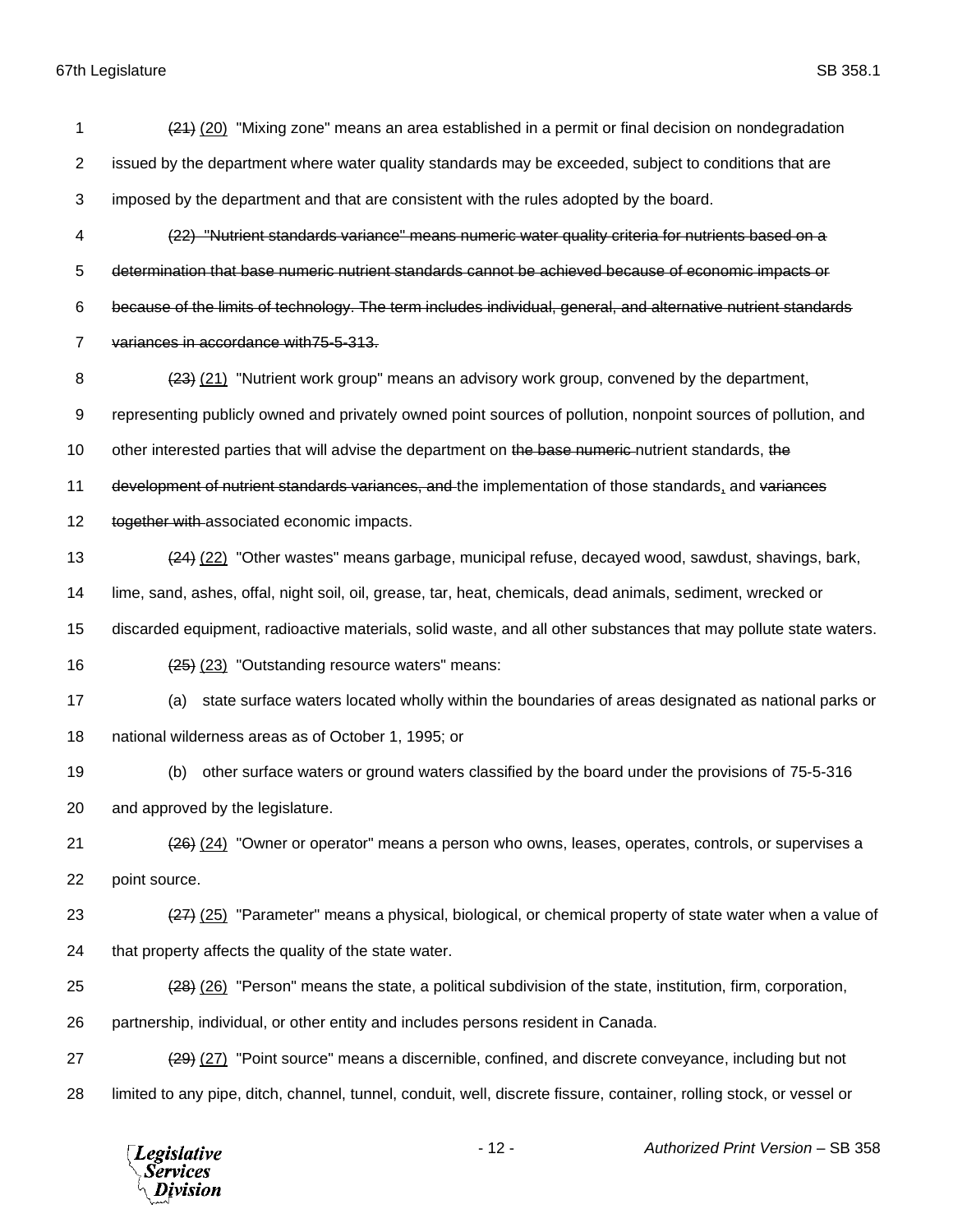other floating craft, from which pollutants are or may be discharged.

(30) (28) (a) "Pollution" means:

 (i) contamination or other alteration of the physical, chemical, or biological properties of state waters that exceeds that permitted by Montana water quality standards, including but not limited to standards relating to change in temperature, taste, color, turbidity, or odor; or

 (ii) the discharge, seepage, drainage, infiltration, or flow of liquid, gaseous, solid, radioactive, or other substance into state water that will or is likely to create a nuisance or render the waters harmful, detrimental, or injurious to public health, recreation, safety, or welfare, to livestock, or to wild animals, birds, fish, or other

wildlife.

(b) The term does not include:

 (i) a discharge, seepage, drainage, infiltration, or flow that is authorized under the pollution discharge 12 permit rules adopted by the board under this chapter;

 (ii) activities conducted under this chapter that comply with the conditions imposed by the department in short-term authorizations pursuant to 75-5-308;

 (iii) contamination of ground water within the boundaries of a geologic storage reservoir, as defined in 82-11-101, by a carbon dioxide injection well in accordance with a permit issued pursuant to Title 82, chapter 11, part 1;

 (iv) contamination of ground water within the boundaries of an underground mine using in situ coal gasification and operating in accordance with a permit issued under 82-4-221;

20 (c) Contamination referred to in subsections  $\left(30\right)\left(\frac{1}{10}\right)$  and  $\left(30\right)\left(\frac{1}{10}\right)$  (b) (iii) and  $\left(28\right)\left(\frac{1}{10}\right)$  does not require a mixing zone.

22 (31) (29) "Sewage" means water-carried waste products from residences, public buildings, institutions, or other buildings, including discharge from human beings or animals, together with ground water infiltration and surface water present.

25 (32) (30) "Sewage system" means a device for collecting or conducting sewage, industrial wastes, or other wastes to an ultimate disposal point.

 (33) (31) "Standard of performance" means a standard adopted by the board for the control of the discharge of pollutants that reflects the greatest degree of effluent reduction achievable through application of

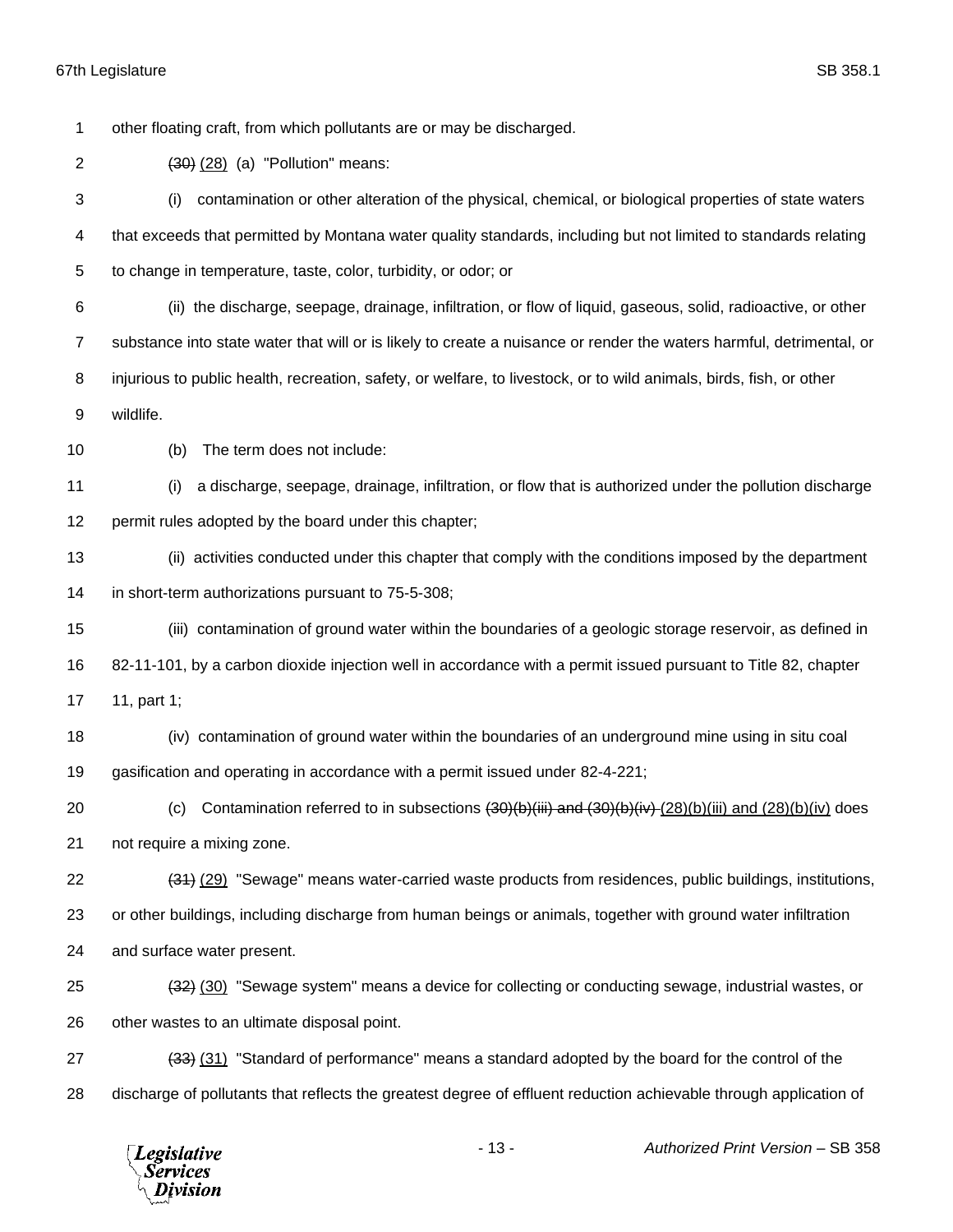the best available demonstrated control technology, processes, operating methods, or other alternatives,

including, when practicable, a standard permitting no discharge of pollutants.

 (34) (32) (a) "State waters" means a body of water, irrigation system, or drainage system, either surface or underground.

(b) The term does not apply to:

(i) ponds or lagoons used solely for treating, transporting, or impounding pollutants; or

 (ii) irrigation waters or land application disposal waters when the waters are used up within the irrigation or land application disposal system and the waters are not returned to state waters.

(35) (33) "Sufficient credible data" means chemical, physical, or biological monitoring data, alone or in

combination with narrative information, that supports a finding as to whether a water body is achieving

compliance with applicable water quality standards.

12 (36) (34) "Threatened water body" means a water body or stream segment for which sufficient credible data and calculated increases in loads show that the water body or stream segment is fully supporting its designated uses but threatened for a particular designated use because of:

 (a) proposed sources that are not subject to pollution prevention or control actions required by a discharge permit, the nondegradation provisions, or reasonable land, soil, and water conservation practices; or

(b) documented adverse pollution trends.

18 (37) (35) "Total maximum daily load" or "TMDL" means the sum of the individual waste load allocations for point sources and load allocations for both nonpoint sources and natural background sources established at a level necessary to achieve compliance with applicable surface water quality standards.

 (38) (36) "Treatment works" means works, including sewage lagoons, installed for treating or holding sewage, industrial wastes, or other wastes.

23 (39) (37) "Waste load allocation" means the portion of a receiving water's loading capacity that is allocated to one of its existing or future point sources.

 (40) (38) "Water quality protection practices" means those activities, prohibitions, maintenance procedures, or other management practices applied to point and nonpoint sources designed to protect,

maintain, and improve the quality of state waters. Water quality protection practices include but are not limited

to treatment requirements, standards of performance, effluent standards, and operating procedures and

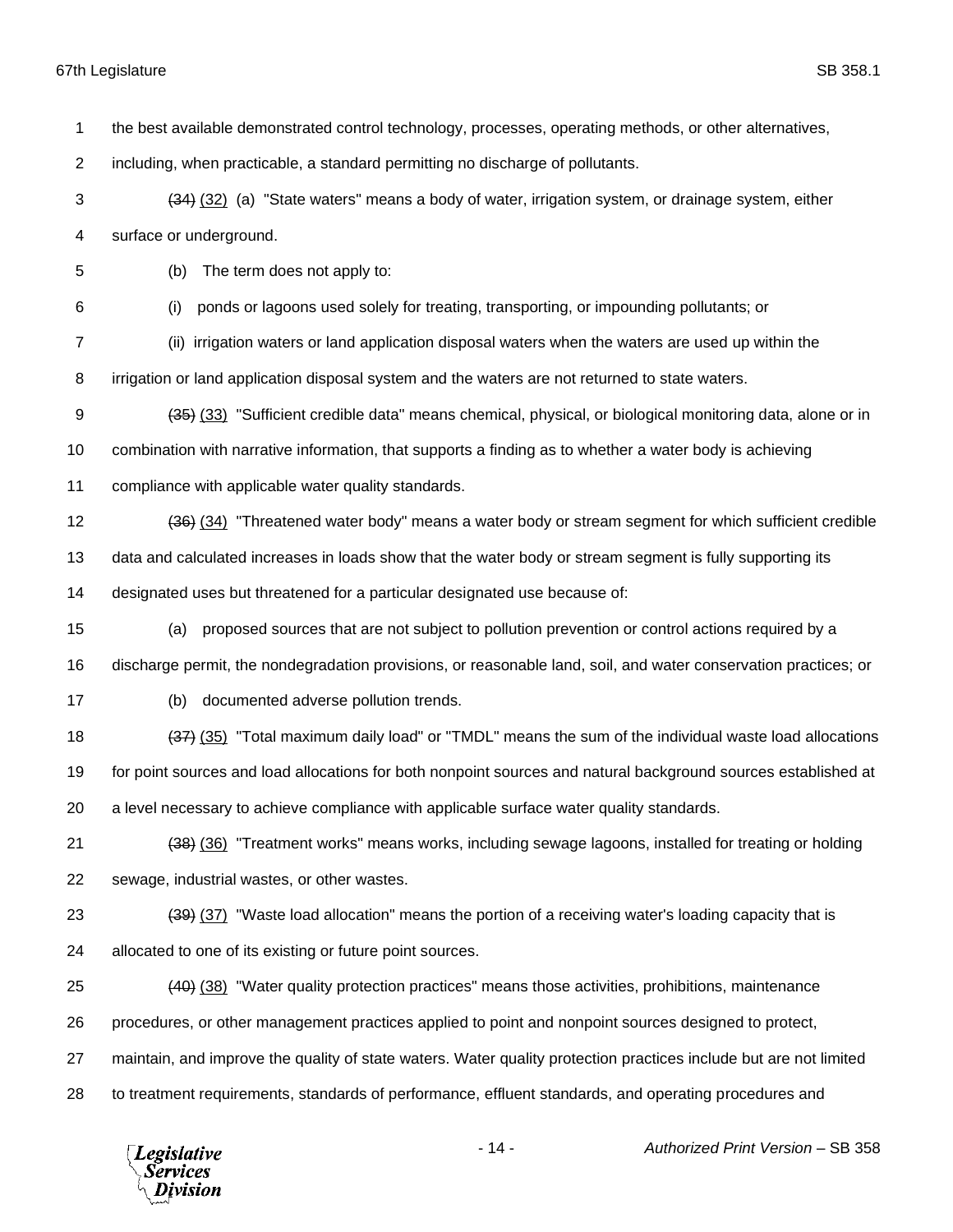practices to control site runoff, spillage or leaks, sludge or water disposal, or drainage from material storage.

 (41) (39) "Water well" means an excavation that is drilled, cored, bored, washed, driven, dug, jetted, or otherwise constructed and intended for the location, diversion, artificial recharge, or acquisition of ground water. (42) (40) "Watershed advisory group" means a group of individuals who wish to participate in an advisory capacity in revising and reprioritizing the list of water bodies developed under 75-5-702 and in the development of TMDLs under 75-5-703, including those groups or individuals requested by the department to participate in an advisory capacity as provided in 75-5-704."

- 
- 

**Section 6.** Section 75-5-105, MCA, is amended to read:

 "**75-5-105. Confidentiality of records.** Except as provided in 80-15-108, any information concerning sources of pollution that is furnished to the board or department or that is obtained by either of them is a matter of public record and open to public use. However, any information unique to the owner or operator of a source of pollution that would, if disclosed, reveal methods or processes entitled to protection as trade secrets must be maintained as confidential if so determined by a court of competent jurisdiction. The owner or operator shall file a declaratory judgment action to establish the existence of a trade secret if the owner or operator wishes the information to remain confidential. The department must be served in the action and may intervene as a party. Any information not intended to be public when submitted to the board or department must be submitted in 18 writing and clearly marked as confidential. Except as provided in 75-5-314, the The data describing physical and chemical characteristics of a waste discharged to state waters may not be considered confidential. The board may use any information in compiling or publishing analyses or summaries relating to water pollution if the analyses or summaries do not identify any owner or operator of a source of pollution or reveal any information that is otherwise made confidential by this section."

- 
- 

**Section 7.** Section 75-5-301, MCA, is amended to read:

 "**75-5-301. Classification and standards for state waters.** Consistent with the provisions of 80-15- 201 and this chapter, the board shall:

 (1) establish the classification of all state waters in accordance with their present and future most beneficial uses, creating an appropriate classification for streams that, due to sporadic flow, do not support an

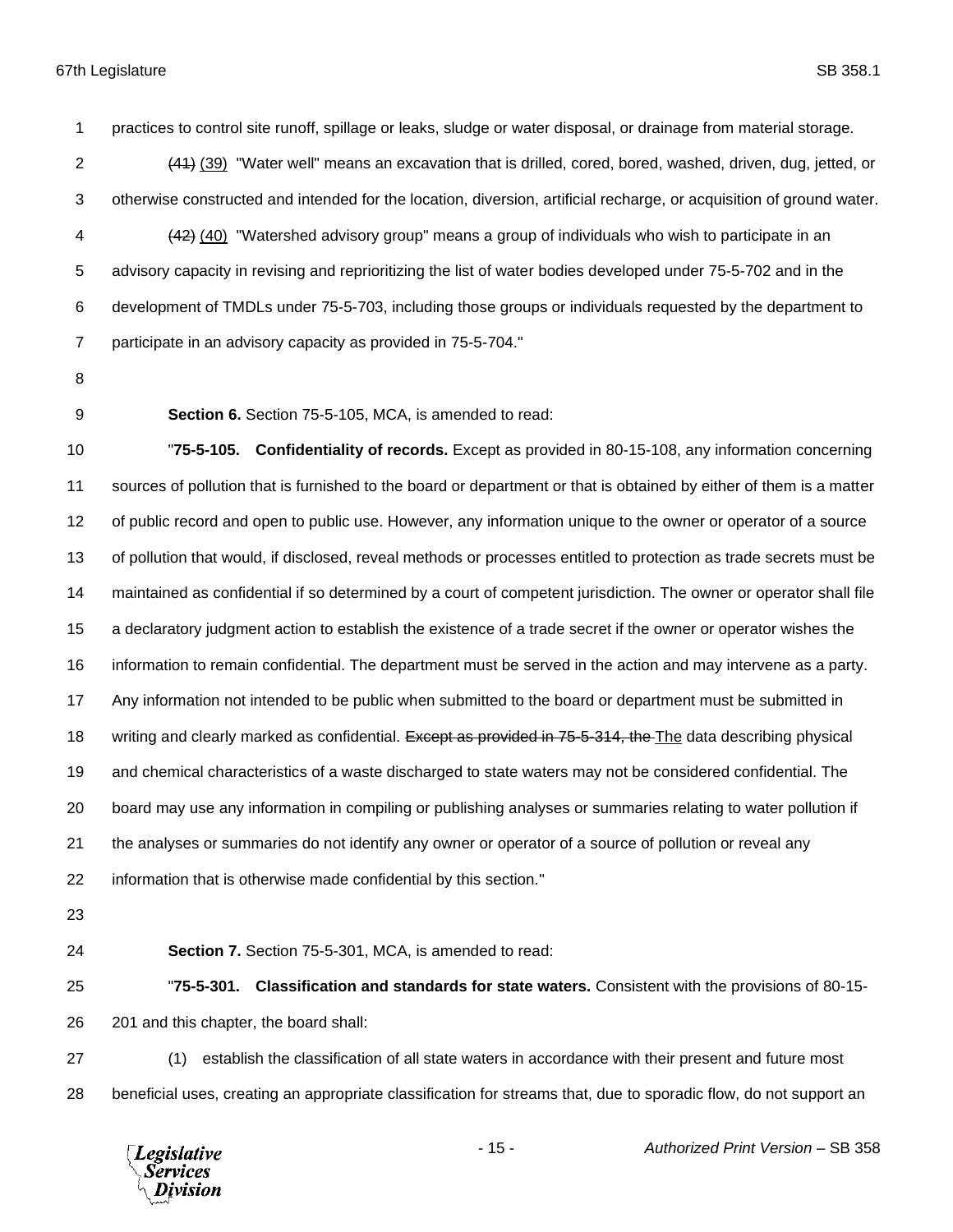aquatic ecosystem that includes salmonid or nonsalmonid fish;

- (2) formulate and adopt standards of water quality, giving consideration to the economics of waste treatment and prevention. When rules are adopted regarding temporary standards, they must conform with the requirements of 75-5-312. Standards adopted by the board must meet the following requirements:
- (a) for carcinogens, the water quality standard for protection of human health must be the value
- associated with an excess lifetime cancer risk level, assuming continuous lifetime exposure, not to exceed 1 x
- 7 10<sup>-3</sup> in the case of arsenic and 1 x 10<sup>-5</sup> for other carcinogens. However, if a standard established at a risk level
- 8 of 1 x 10<sup>-3</sup> for arsenic or 1 x 10<sup>-5</sup> for other carcinogens violates the maximum contaminant level obtained from
- 40 CFR, part 141, then the maximum contaminant level must be adopted as the standard for that carcinogen.
- (b) standards for the protection of aquatic life do not apply to ground water.
- (c) nutrient water quality standards, whether numeric or narrative, apply only:
- (i) to streams, except for ephemeral streams, with algae levels greater than a monthly average of 150
- milligrams of chlorophyll-a per square meter based on field values, or a calibrated water quality model if field
- values are unavailable; and
- (ii) between July 1 and September 30 of each calendar year.
- (3) review, from time to time at intervals of not more than 3 years and, to the extent permitted by this
- chapter, revise established classifications of waters and adopted standards of water quality;
- (4) adopt rules governing the granting of mixing zones, requiring that mixing zones granted by the
- department be specifically identified and requiring that mixing zones have:
- (a) the smallest practicable size;
- (b) a minimum practicable effect on water uses; and
- (c) definable boundaries;
- (5) adopt rules implementing the nondegradation policy established in 75-5-303, including but not

limited to rules that:

- (a) provide a procedure for department review and authorization of degradation;
- (b) establish criteria for the following:
- (i) determining important economic or social development; and
- (ii) weighing the social and economic importance to the public of allowing the proposed project against

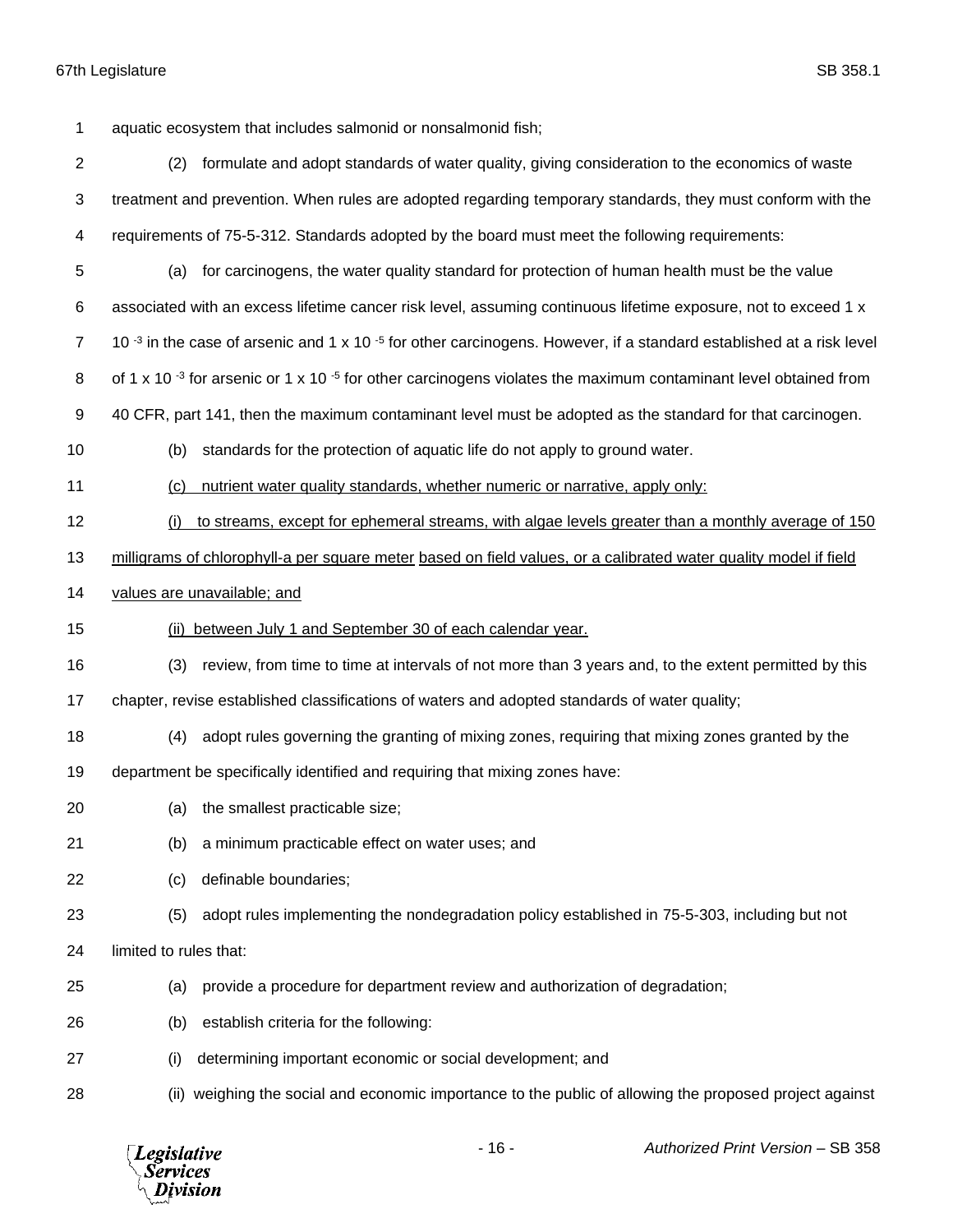the cost to society associated with a loss of water quality; (c) establish criteria for determining whether a proposed activity or class of activities, in addition to those activities identified in 75-5-317, will result in nonsignificant changes in water quality for any parameter in order that those activities are not required to undergo review under 75-5-303(3). These criteria must be established in a manner that generally: (i) equates significance with the potential for harm to human health, a beneficial use, or the environment; (ii) considers both the quantity and the strength of the pollutant; (iii) considers the length of time the degradation will occur; (iv) considers the character of the pollutant so that greater significance is associated with carcinogens and toxins that bioaccumulate or biomagnify and lesser significance is associated with substances that are less harmful or less persistent. (d) provide that changes of nitrate as nitrogen in ground water are nonsignificant if the discharge will not cause degradation of surface water and the predicted concentration of nitrate as nitrogen at the boundary of the ground water mixing zone does not exceed: (i) 7.5 milligrams per liter from sources other than sewage; (ii) 5.0 milligrams per liter from sewage discharged from a system that does not use level two treatment in an area where the ground water nitrate as nitrogen is 5.0 milligrams per liter or less; (iii) 7.5 milligrams per liter from sewage discharged from a system using level two treatment, which must be defined in the rules; or (iv) 7.5 milligrams per liter from sewage discharged from a system in areas where the ground water nitrate as nitrogen level exceeds 5.0 milligrams per liter primarily from sources other than human waste. (6) to the extent practicable, ensure that the rules adopted under subsection (5) establish objective and quantifiable criteria for various parameters. These criteria must, to the extent practicable, constitute guidelines for granting or denying applications for authorization to degrade high-quality waters under the policy established in 75-5-303(2) and (3). (7) adopt rules to implement this section." 

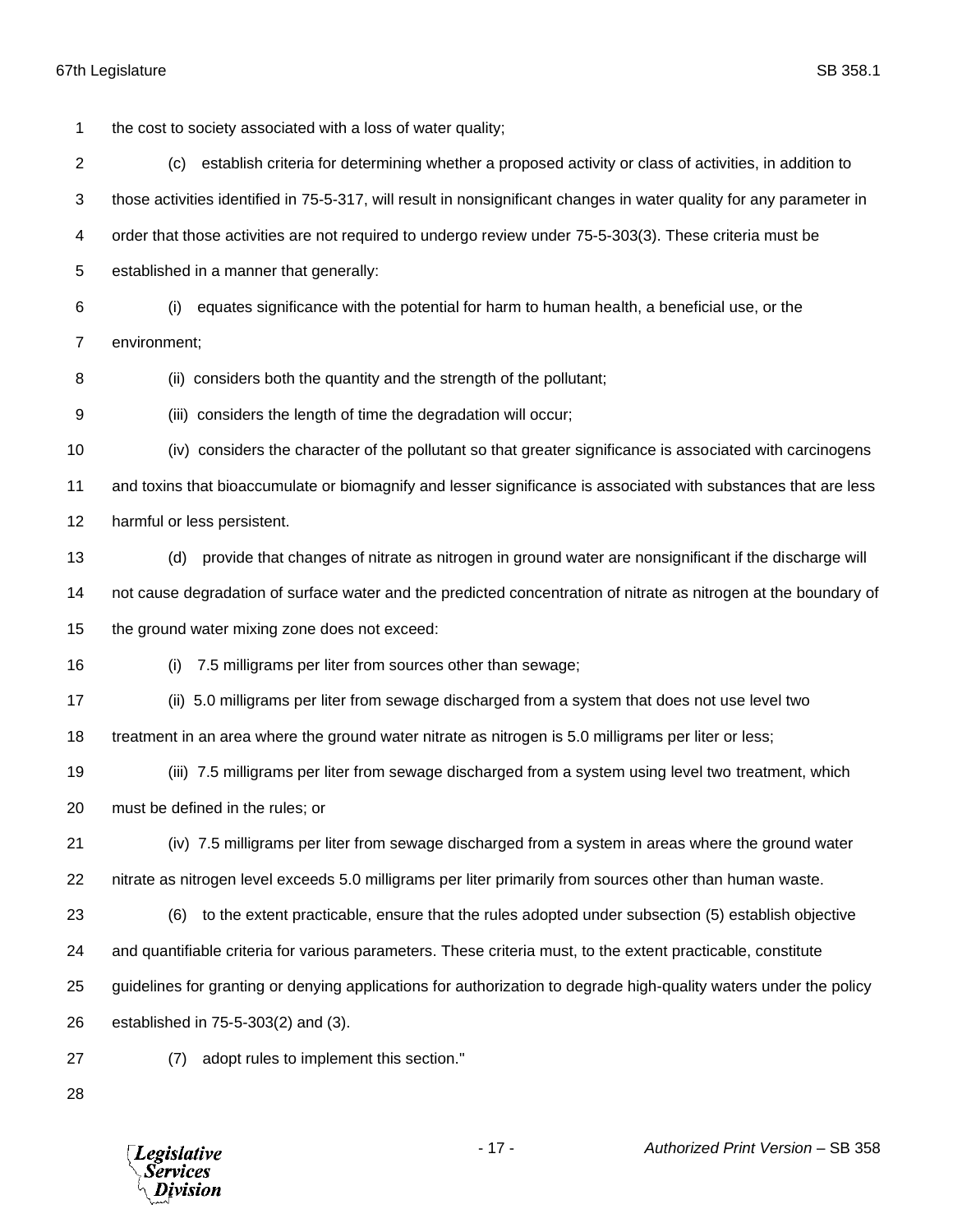**Section 8.** Section 75-5-317, MCA, is amended to read: "**75-5-317. Nonsignificant activities.** (1) The categories or classes of activities identified in subsection (2) cause changes in water quality that are nonsignificant because of their low potential for harm to human health or the environment and their conformance with the guidance found in 75-5-301(5)(c). (2) The following categories or classes of activities are not subject to the provisions of 75-5-303: (a) existing activities that are nonpoint sources of pollution as of April 29, 1993; (b) activities that are nonpoint sources of pollution initiated after April 29, 1993, when reasonable 8 land, soil, and water conservation practices are applied and existing and anticipated beneficial uses will be fully protected; (c) use of agricultural chemicals in accordance with a specific agricultural chemical ground water management plan promulgated under 80-15-212, if applicable, or in accordance with an environmental protection agency-approved label and when existing and anticipated uses will be fully protected; (d) changes in existing water quality resulting from an emergency or remedial activity that is designed to protect public health or the environment and is approved, authorized, or required by the department; (e) changes in existing ground water quality resulting from treatment of a public water supply system, as defined in 75-6-102, or a public sewage system, as defined in 75-6-102, by chlorination or other similar means that is designed to protect the public health or the environment and that is approved, authorized, or required by the department; (f) the use of drilling fluids, sealants, additives, disinfectants, and rehabilitation chemicals in water well or monitoring well drilling, development, or abandonment, if used according to department-approved water quality protection practices and if no discharge to surface water will occur; (g) short-term changes in existing water quality resulting from activities authorized by the department pursuant to 75-5-308; (h) land application of animal waste, domestic septage, or waste from public sewage treatment systems containing nutrients when the wastes are applied to the land in a beneficial manner, application rates are based on agronomic uptake of applied nutrients, and other parameters will not cause degradation; (i) use of gray water, as defined in 75-5-325, from nonpublic gray water reuse systems for irrigation during the growing season in accordance with gray water reuse rules adopted pursuant to 75-5-305;

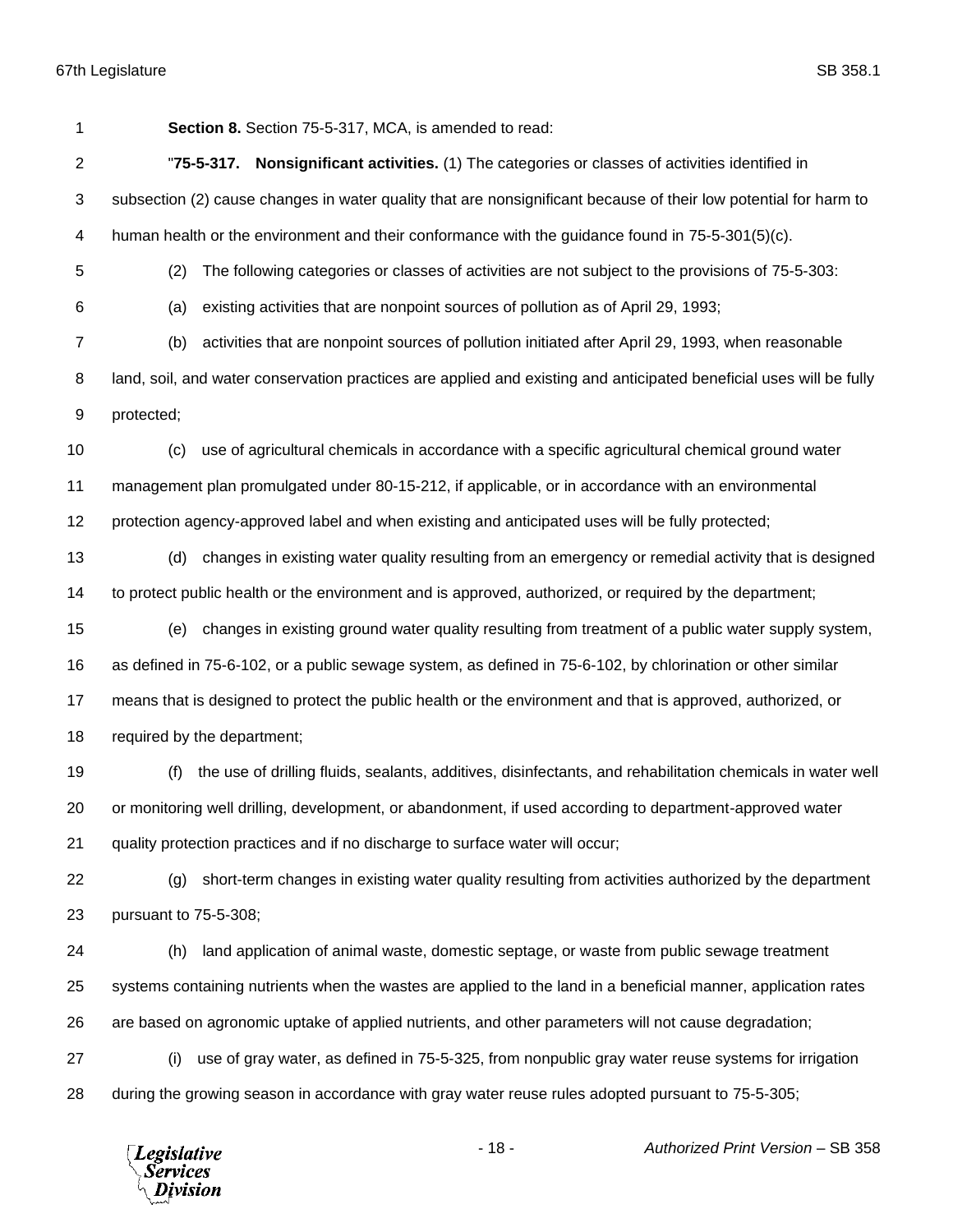| 1              | incidental leakage of water from a public water supply system, as defined in 75-6-102, or from a<br>(i)           |  |  |
|----------------|-------------------------------------------------------------------------------------------------------------------|--|--|
| 2              | public sewage system, as defined in 75-6-102, utilizing best practicable control technology designed and          |  |  |
| 3              | constructed in accordance with Title 75, chapter 6;                                                               |  |  |
| 4              | discharges of water to ground water from water well or monitoring well tests, hydrostatic pressure<br>(k)         |  |  |
| 5              | and leakage tests, or wastewater from the disinfection or flushing of water mains and storage reservoirs,         |  |  |
| 6              | conducted in accordance with department-approved water quality protection practices;                              |  |  |
| $\overline{7}$ | oil and gas drilling, production, abandonment, plugging, and restoration activities that do not result<br>(1)     |  |  |
| 8              | in discharges to surface water and that are performed in accordance with Title 82, chapter 10, or Title 82,       |  |  |
| 9              | chapter 11;                                                                                                       |  |  |
| 10             | short-term changes in existing water quality resulting from ordinary and everyday activities of<br>(m)            |  |  |
| 11             | humans or domesticated animals, including but not limited to:                                                     |  |  |
| 12             | such recreational activities as boating, hiking, hunting, fishing, wading, swimming, and camping;<br>(i)          |  |  |
| 13             | fording of streams or other bodies of water by vehicular or other means; and<br>(ii)                              |  |  |
| 14             | drinking from or fording of streams or other bodies of water by livestock and other domesticated<br>(iii)         |  |  |
| 15             | animals;                                                                                                          |  |  |
| 16             | coal and uranium prospecting that does not result in a discharge to surface water, that does not<br>(n)           |  |  |
| 17             | involve a test pit located in surface water or that may affect surface water, and that is performed in accordance |  |  |
| 18             | with Title 82, chapter 4;                                                                                         |  |  |
| 19             | solid waste management systems, motor vehicle wrecking facilities, and county motor vehicle<br>(O)                |  |  |
| 20             | graveyards licensed and operating in accordance with Title 75, chapter 10, part 2, or Title 75, chapter 10, part  |  |  |
| 21             | 5;                                                                                                                |  |  |
| 22             | hazardous waste management facilities permitted and operated in accordance with Title 75,<br>(p)                  |  |  |
| 23             | chapter 10, part 4;                                                                                               |  |  |
| 24             | metallic and nonmetallic mineral exploration that does not result in a discharge to surface water<br>(q)          |  |  |
| 25             | and that is permitted under and performed in accordance with Title 82, chapter 4, parts 3 and 4;                  |  |  |
| 26             | stream-related construction projects or stream enhancement projects that result in temporary<br>(r)               |  |  |
| 27             | changes to water quality but do not result in long-term detrimental effects and that have been authorized         |  |  |
| 28             | pursuant to 75-5-318;                                                                                             |  |  |
|                |                                                                                                                   |  |  |

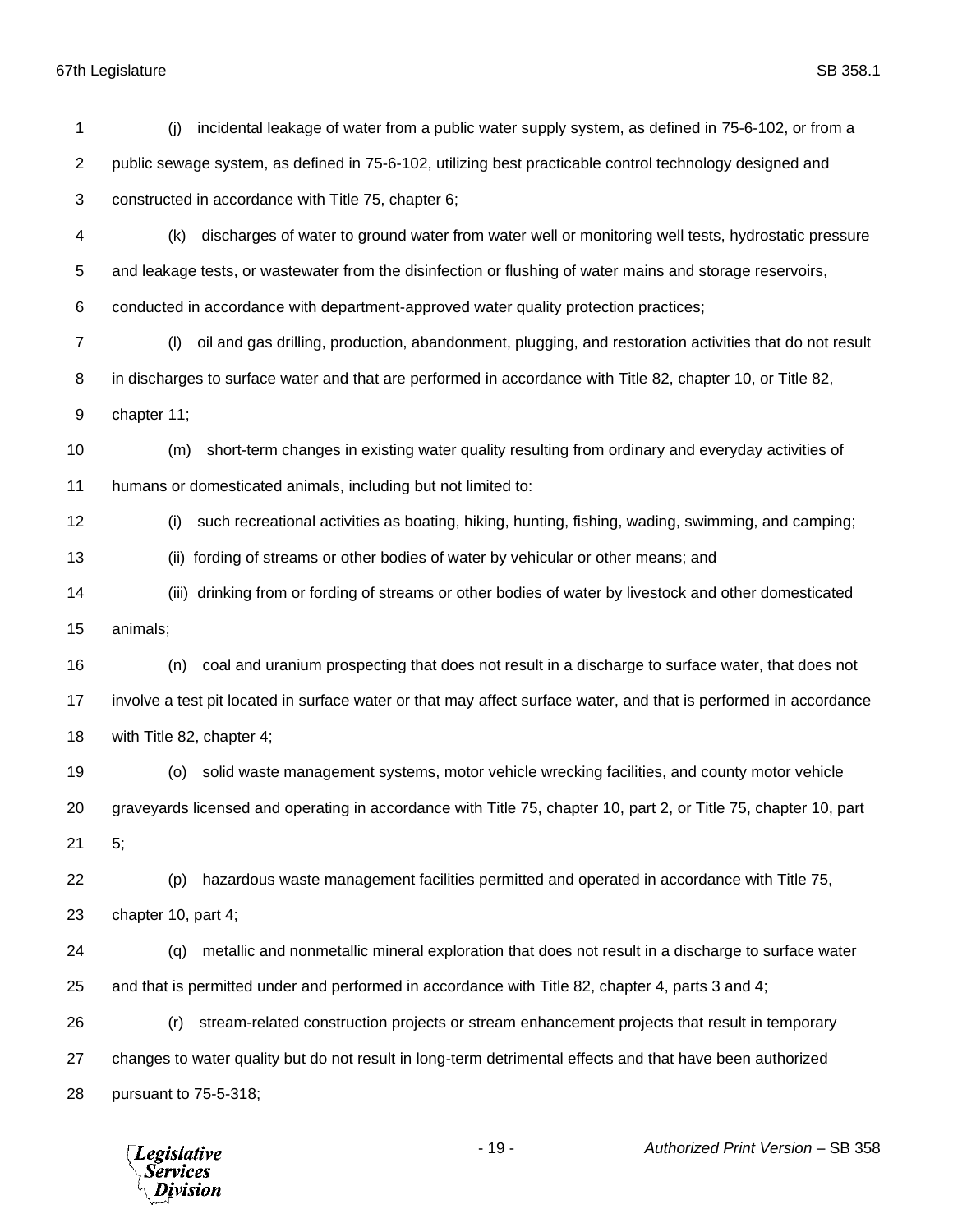| $\overline{c}$<br>(t)<br>3<br>are related to existing water rights and that are within wilderness areas so long as existing and anticipated<br>4<br>5<br>short term; and<br>6<br>(u)<br>$\overline{7}$<br>8<br>per square meter during the time period from July 1 through September 30; and<br>9<br>10<br>to the environment and its conformance with the guidance found in $75-5-301(5)(c)$ ."<br>11<br>12<br>Section 9. Section 75-5-320, MCA, is amended to read:<br>13<br>14<br>15<br>temporary variance to water quality standards if:<br>16<br>a variance will not result in a lowering of currently attained, ambient water quality;<br>(a)<br>17<br>(b)<br>18<br>variances from standards, including but not limited to 40 CFR 131.14; and<br>19<br>(c)<br>20<br>for which the variance is approved; and<br>21<br>22<br>term for which the variance is approved.<br>23<br>In order to receive a temporary variance, a permittee shall evaluate facility operations and<br>(2)<br>24<br>25<br>implementation of optimization study actions as terms and conditions of the discharge permit.<br>26<br>(3)<br>27<br>every 5 years and may continue, modify, or terminate the temporary variance as a result of the review." | 1 | diversions or withdrawals of water established and recognized under Title 85, chapter 2;<br>(s)                         |  |  |  |
|-----------------------------------------------------------------------------------------------------------------------------------------------------------------------------------------------------------------------------------------------------------------------------------------------------------------------------------------------------------------------------------------------------------------------------------------------------------------------------------------------------------------------------------------------------------------------------------------------------------------------------------------------------------------------------------------------------------------------------------------------------------------------------------------------------------------------------------------------------------------------------------------------------------------------------------------------------------------------------------------------------------------------------------------------------------------------------------------------------------------------------------------------------------------------------------------------------------------------------------|---|-------------------------------------------------------------------------------------------------------------------------|--|--|--|
|                                                                                                                                                                                                                                                                                                                                                                                                                                                                                                                                                                                                                                                                                                                                                                                                                                                                                                                                                                                                                                                                                                                                                                                                                                   |   | the maintenance, repair, or replacement of dams, diversions, weirs, or other constructed works that                     |  |  |  |
|                                                                                                                                                                                                                                                                                                                                                                                                                                                                                                                                                                                                                                                                                                                                                                                                                                                                                                                                                                                                                                                                                                                                                                                                                                   |   |                                                                                                                         |  |  |  |
|                                                                                                                                                                                                                                                                                                                                                                                                                                                                                                                                                                                                                                                                                                                                                                                                                                                                                                                                                                                                                                                                                                                                                                                                                                   |   | beneficial uses are protected and as long as the changes in existing water quality relative to the project are          |  |  |  |
|                                                                                                                                                                                                                                                                                                                                                                                                                                                                                                                                                                                                                                                                                                                                                                                                                                                                                                                                                                                                                                                                                                                                                                                                                                   |   |                                                                                                                         |  |  |  |
|                                                                                                                                                                                                                                                                                                                                                                                                                                                                                                                                                                                                                                                                                                                                                                                                                                                                                                                                                                                                                                                                                                                                                                                                                                   |   | discharges that, after full mixing with the minimum 14-day average streamflow that occurs once                          |  |  |  |
|                                                                                                                                                                                                                                                                                                                                                                                                                                                                                                                                                                                                                                                                                                                                                                                                                                                                                                                                                                                                                                                                                                                                                                                                                                   |   | every 5 years, result in algae levels less than or equal to a monthly average of 150 milligrams of chlorophyll-a        |  |  |  |
|                                                                                                                                                                                                                                                                                                                                                                                                                                                                                                                                                                                                                                                                                                                                                                                                                                                                                                                                                                                                                                                                                                                                                                                                                                   |   |                                                                                                                         |  |  |  |
|                                                                                                                                                                                                                                                                                                                                                                                                                                                                                                                                                                                                                                                                                                                                                                                                                                                                                                                                                                                                                                                                                                                                                                                                                                   |   | $\overline{(u)}$ (v) any other activity that is nonsignificant because of its low potential for harm to human health or |  |  |  |
|                                                                                                                                                                                                                                                                                                                                                                                                                                                                                                                                                                                                                                                                                                                                                                                                                                                                                                                                                                                                                                                                                                                                                                                                                                   |   |                                                                                                                         |  |  |  |
|                                                                                                                                                                                                                                                                                                                                                                                                                                                                                                                                                                                                                                                                                                                                                                                                                                                                                                                                                                                                                                                                                                                                                                                                                                   |   |                                                                                                                         |  |  |  |
|                                                                                                                                                                                                                                                                                                                                                                                                                                                                                                                                                                                                                                                                                                                                                                                                                                                                                                                                                                                                                                                                                                                                                                                                                                   |   |                                                                                                                         |  |  |  |
|                                                                                                                                                                                                                                                                                                                                                                                                                                                                                                                                                                                                                                                                                                                                                                                                                                                                                                                                                                                                                                                                                                                                                                                                                                   |   | "75-5-320. Temporary water quality standards variances. (1) Except as provided in 75-5-222(2)                           |  |  |  |
|                                                                                                                                                                                                                                                                                                                                                                                                                                                                                                                                                                                                                                                                                                                                                                                                                                                                                                                                                                                                                                                                                                                                                                                                                                   |   | and 75-5-313, the department may adopt rules providing criteria and procedures for the department to issue a            |  |  |  |
|                                                                                                                                                                                                                                                                                                                                                                                                                                                                                                                                                                                                                                                                                                                                                                                                                                                                                                                                                                                                                                                                                                                                                                                                                                   |   |                                                                                                                         |  |  |  |
|                                                                                                                                                                                                                                                                                                                                                                                                                                                                                                                                                                                                                                                                                                                                                                                                                                                                                                                                                                                                                                                                                                                                                                                                                                   |   |                                                                                                                         |  |  |  |
|                                                                                                                                                                                                                                                                                                                                                                                                                                                                                                                                                                                                                                                                                                                                                                                                                                                                                                                                                                                                                                                                                                                                                                                                                                   |   | the department rules are consistent, as necessary, with federal rules that authorize states to adopt                    |  |  |  |
|                                                                                                                                                                                                                                                                                                                                                                                                                                                                                                                                                                                                                                                                                                                                                                                                                                                                                                                                                                                                                                                                                                                                                                                                                                   |   |                                                                                                                         |  |  |  |
|                                                                                                                                                                                                                                                                                                                                                                                                                                                                                                                                                                                                                                                                                                                                                                                                                                                                                                                                                                                                                                                                                                                                                                                                                                   |   | (i) a permittee cannot reasonably expect to meet a water quality standard during the permit term                        |  |  |  |
|                                                                                                                                                                                                                                                                                                                                                                                                                                                                                                                                                                                                                                                                                                                                                                                                                                                                                                                                                                                                                                                                                                                                                                                                                                   |   |                                                                                                                         |  |  |  |
|                                                                                                                                                                                                                                                                                                                                                                                                                                                                                                                                                                                                                                                                                                                                                                                                                                                                                                                                                                                                                                                                                                                                                                                                                                   |   | (ii) a permit compliance schedule is not feasible to preclude the need for a variance during the permit                 |  |  |  |
|                                                                                                                                                                                                                                                                                                                                                                                                                                                                                                                                                                                                                                                                                                                                                                                                                                                                                                                                                                                                                                                                                                                                                                                                                                   |   |                                                                                                                         |  |  |  |
|                                                                                                                                                                                                                                                                                                                                                                                                                                                                                                                                                                                                                                                                                                                                                                                                                                                                                                                                                                                                                                                                                                                                                                                                                                   |   |                                                                                                                         |  |  |  |
|                                                                                                                                                                                                                                                                                                                                                                                                                                                                                                                                                                                                                                                                                                                                                                                                                                                                                                                                                                                                                                                                                                                                                                                                                                   |   | infrastructure to maximize pollutant reduction through an optimization study. The variance must require the             |  |  |  |
|                                                                                                                                                                                                                                                                                                                                                                                                                                                                                                                                                                                                                                                                                                                                                                                                                                                                                                                                                                                                                                                                                                                                                                                                                                   |   |                                                                                                                         |  |  |  |
|                                                                                                                                                                                                                                                                                                                                                                                                                                                                                                                                                                                                                                                                                                                                                                                                                                                                                                                                                                                                                                                                                                                                                                                                                                   |   | The department shall review a temporary variance issued pursuant to this section at least once                          |  |  |  |
|                                                                                                                                                                                                                                                                                                                                                                                                                                                                                                                                                                                                                                                                                                                                                                                                                                                                                                                                                                                                                                                                                                                                                                                                                                   |   |                                                                                                                         |  |  |  |
| 28                                                                                                                                                                                                                                                                                                                                                                                                                                                                                                                                                                                                                                                                                                                                                                                                                                                                                                                                                                                                                                                                                                                                                                                                                                |   |                                                                                                                         |  |  |  |